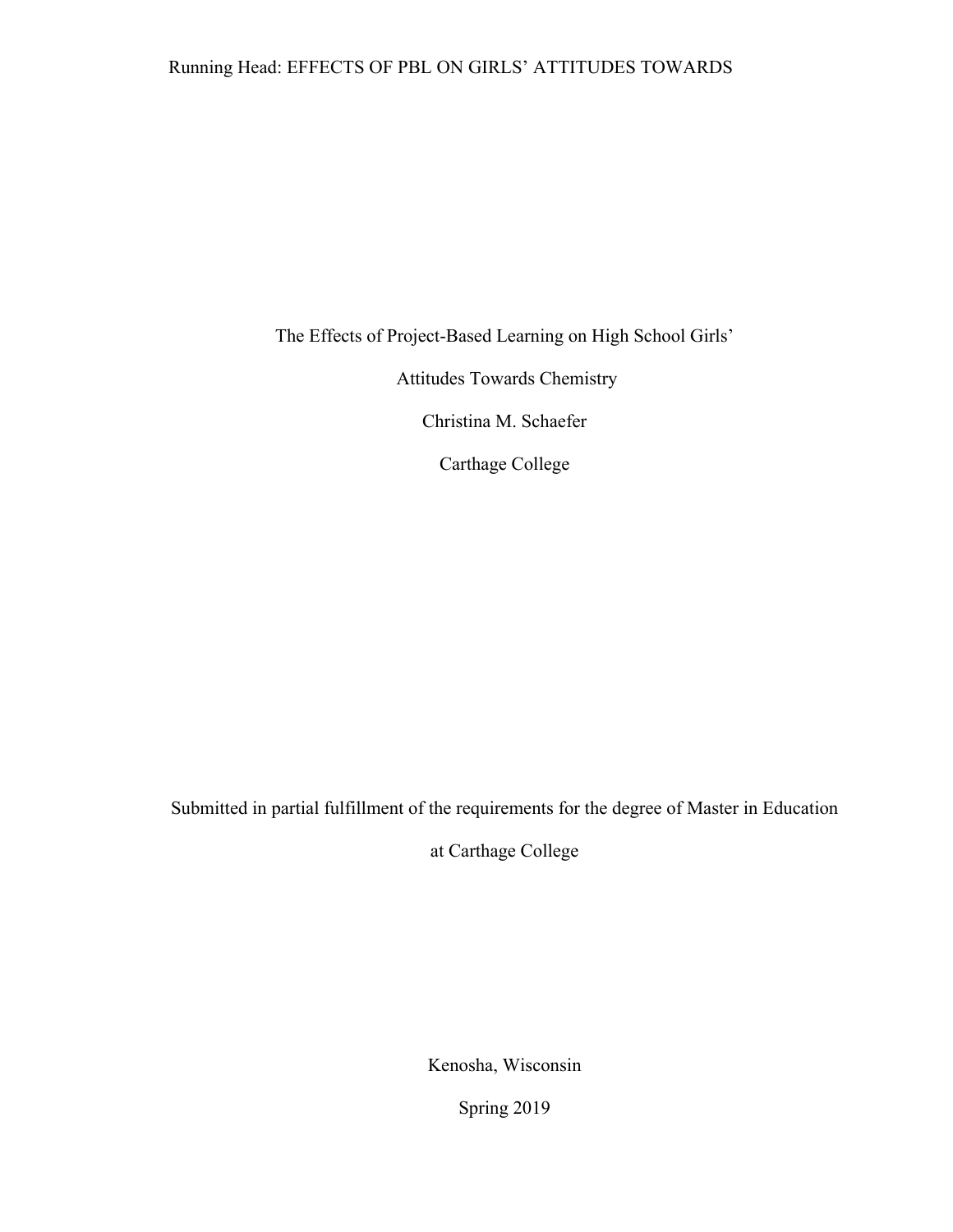#### **Abstract**

The goal of this study was to examine the effects of project-based learning in chemistry on high school girls' perceived communal value of chemistry, personal communal values, attitudes and motivations in chemistry, and future college and career plans. The effects on male students and the whole population were also analyzed. The 22 study participants included 13 female and 9 male high school sophomores enrolled in the honors chemistry course at a Midwestern suburban high school. These students engaged in a project-based learning unit on the chemistry of air, adapted from The American Chemical Society's *Chemistry in the Community* textbook, over the course of 3 months. In this unit of study, students learned about the chemistry and behavior of gases and the chemistry of the environment, including carbon emissions, global climate change, and ocean acidification. Upon completion of the unit, students designed scientific investigations to address air quality issues of their choice.

Participants completed a pre-unit and post-unit survey regarding their perceptions, attitudes, and motivations both before and after their project-based learning experiences. The survey included 17 statements of which participants responded on a 1-5 Likert scale of agreement and 2 open-ended questions regarding attitudes towards chemistry. The results were analyzed using a paired t-test, and the results and data analysis confirmed that there were statistically significant changes in both student personal communal values and college and career plans. The results showed and mean score increase in personal communal values of 1.22. The results also showed that 33% of participants indicated an increase in their desire to pursue chemistry in the future. Therefore, it can be concluded that project-based learning in chemistry can increase personal communal values and desire to pursue chemistry in the future. However, score differences in perceived communal value of chemistry, attitudes, and motivations were not found to be statistically significant.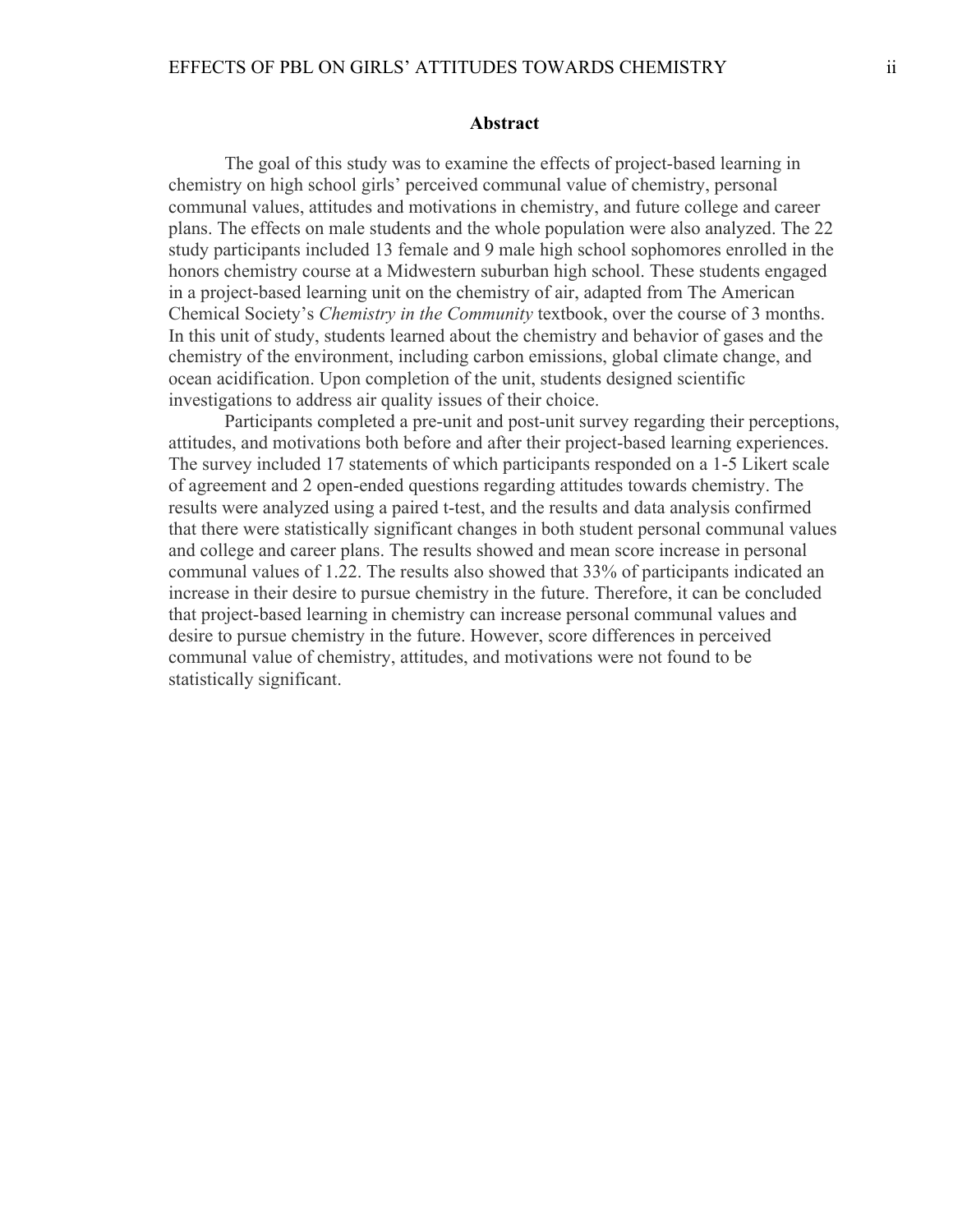# **Acknowledgements**

I would like to thank Dr. Patty Rieman for her guidance and expertise during this process. I would also like to thank her for encouraging me to pursue my interests instead of taking the easy way out.

I would also like to thank my students for being open to trying new things in an already difficult subject area and for always doing their best work.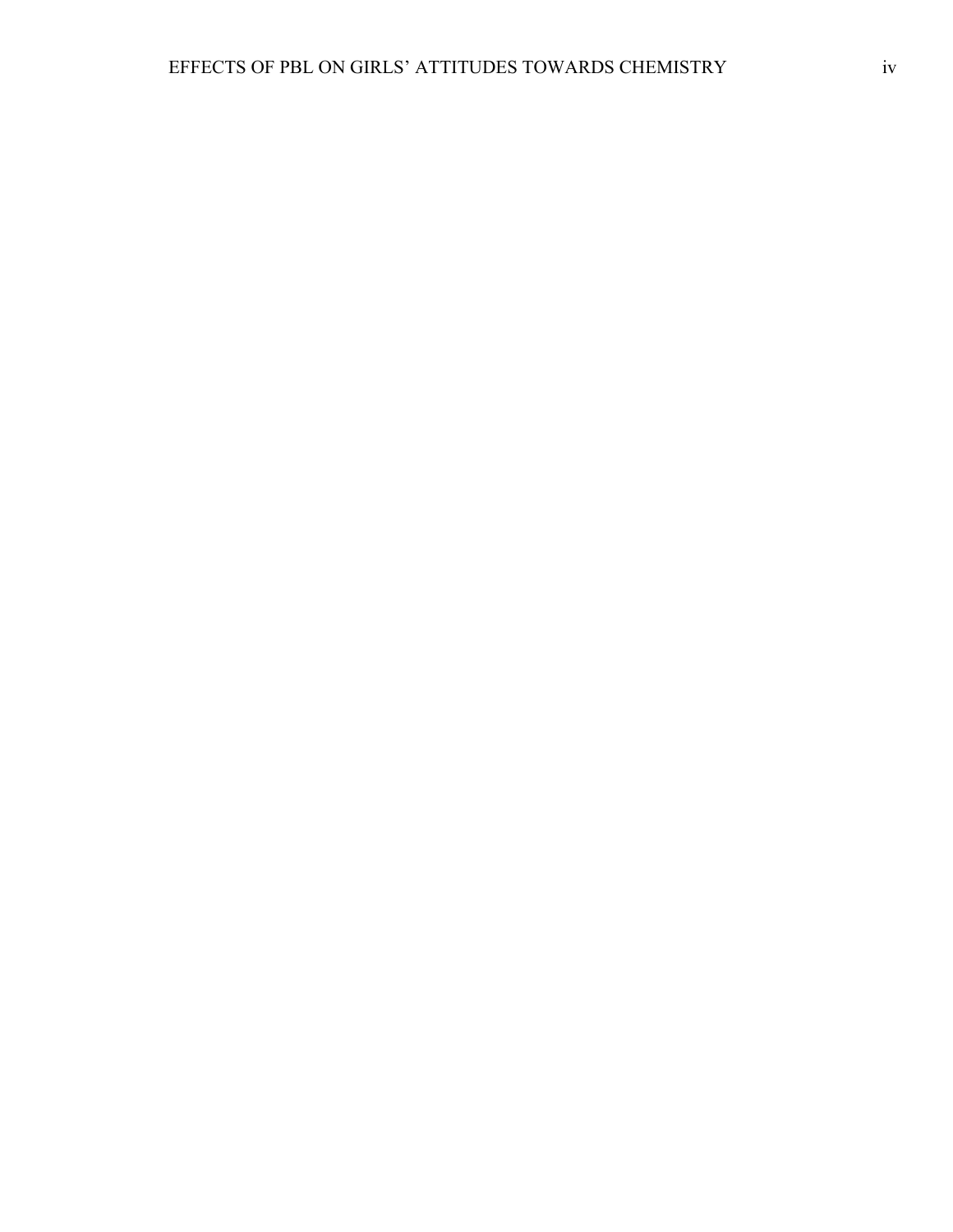# **Table of Contents**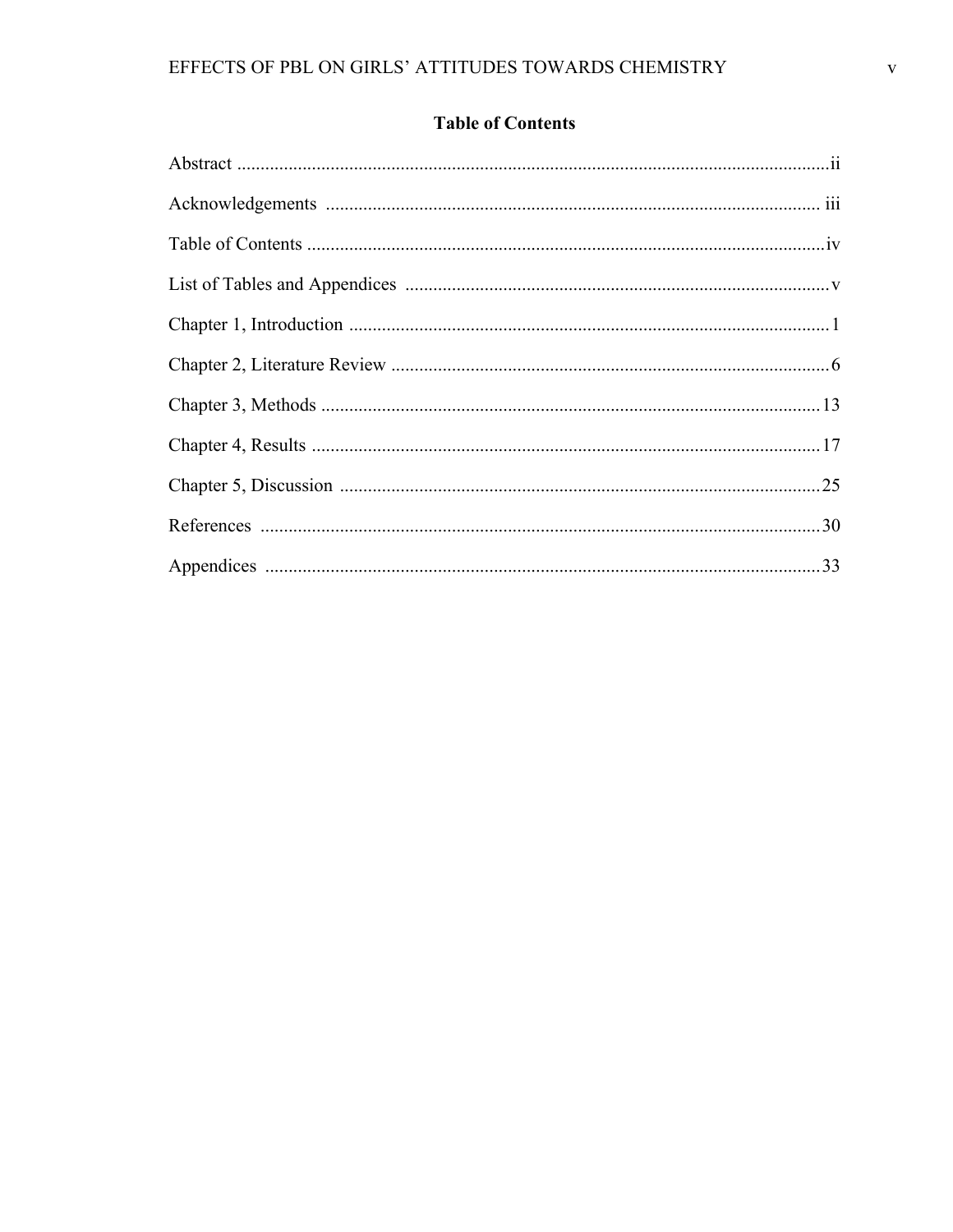# **List of Tables and Appendices**

Tables

| Table 1 | Comparison of Pre-unit and Post-unit Surveys by Category17 |  |
|---------|------------------------------------------------------------|--|
| Table 2 |                                                            |  |
| Table 3 |                                                            |  |
| Table 4 |                                                            |  |
| Table 5 |                                                            |  |
| Table 6 |                                                            |  |

# Appendices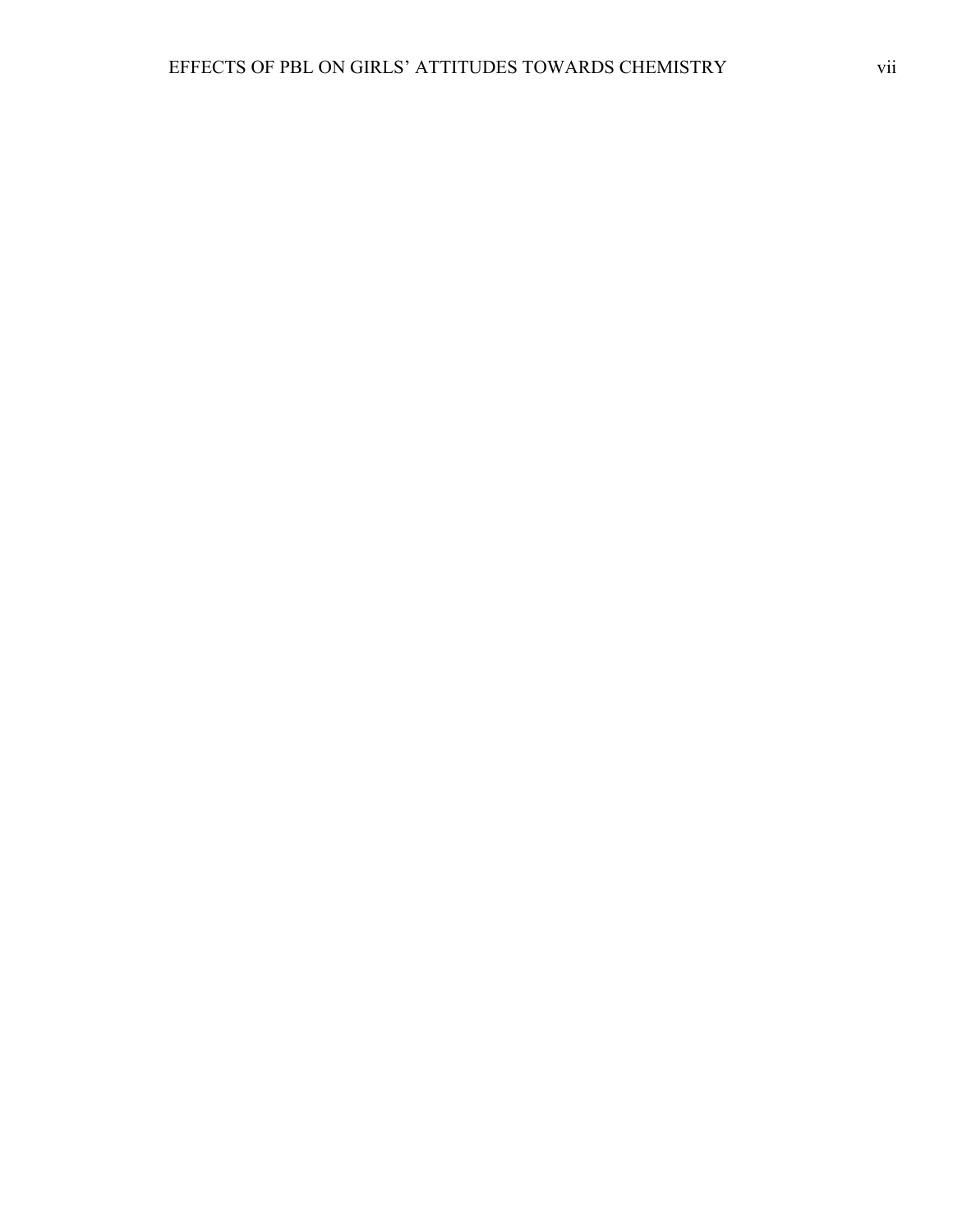#### **Chapter 1**

### **Introduction**

#### **Background of the Problem:**

Historically, males performed better than females in secondary and postsecondary science courses. In their study of science achievement, Kost, Pollock, and Finklestein (2009) found that there was a significant gap in the conceptual understanding of science between boys and girls. In recent years, the gender achievement gap in STEM education has been reduced. According to the Wisconsin Department of Public Instruction (DPI), there was no difference between the 2017 male and female average ACT science scores. In the 2017-2018 school year, male and female high school students in Wisconsin scored an average of 21.2 and 21.1 on the ACT science assessment respectively (DPI, 2017).

While males and females are equal in science achievement, there still remains a gender gap in science, technology, engineering, and mathematics (STEM) fields in higher education and the workforce. Women are vastly underrepresented in post-secondary STEM education and even more underrepresented in STEM careers. According to the National Science Foundation (NSF), women earned 57% of all bachelor's degrees earned in 2014. However, women earned only 32% of chemistry and physics bachelor's degrees in that time. The already evident gender gap in physical science in college continues to widen as women move into the workforce. Women comprise only 27.8% of workers in physical science and engineering occupations (National Science Foundation, 2017).

Gender stereotypes of female scientists have had a significant societal impact on women pursuing science degrees and careers. Carol Robinson, the first female chemistry professor at the University of Cambridge and the University of Oxford, explained that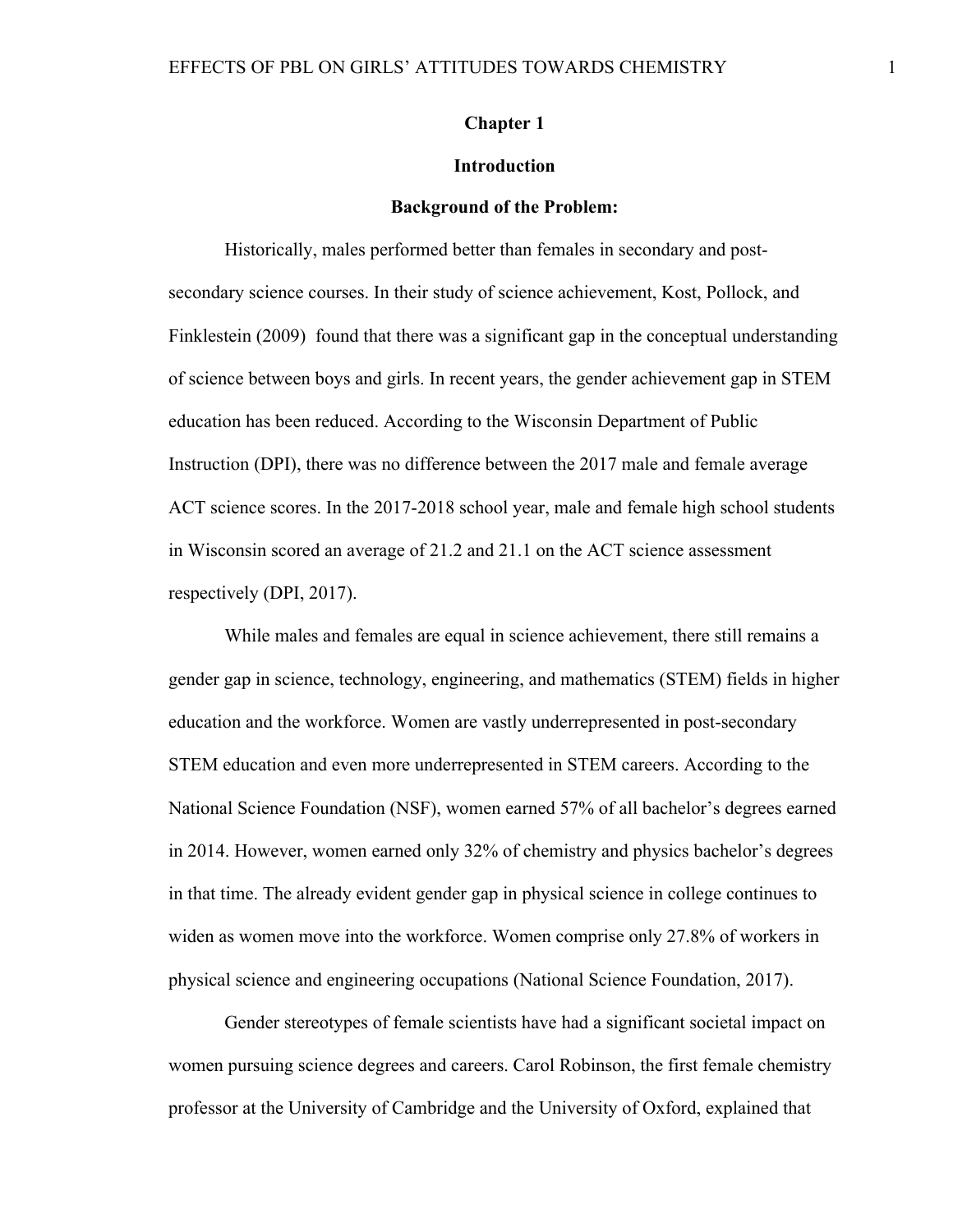many female scientists often adopt more aggressive personalities and communication styles, as well as more masculine wardrobe choices in order to fit into the maledominated field (Robinson, 2011).

Popular culture and the media perpetuate these gender stereotypes by underrepresenting females as scientists in film and television shows. Furthermore, when female scientists are represented in film or television, their intelligence is downplayed, and their professional ineptitude and emotional problems are highlighted (Flicker, 2003). Even *The Big Bang Theory*, a situational comedy about a group of (male and female) scientists, emphasizes the overly-emotional situations of the female scientists, in addition to other female scientist stereotypes. In addition, the scientists on *The Big Bang Theory* are seemingly segregated by gender, with males dominating the physical sciences and females dominating the life sciences (McIntosh, 2014).

Gender roles in society may also be to blame for the underrepresentation of females in STEM fields. Role congruity theory explains that people tend to align their behavior with the demands of social roles (Eagly and Diekman, 2004). In alignment with this theory, women tend to pursue careers that will help them achieve communal goals; women more often choose careers in which they feel they can make a difference in the world or the life of others (Stout, Grunberg, & Ito, 2016). The physical sciences are not typically viewed as a path to achieving communal goals, which may be why women shy away from them.

Project-based learning could offer a solution to this problem. Project-based learning allows students to apply new knowledge and skills to solve real-world problems (Nation, 2008). Teachers have reported that project-based learning improved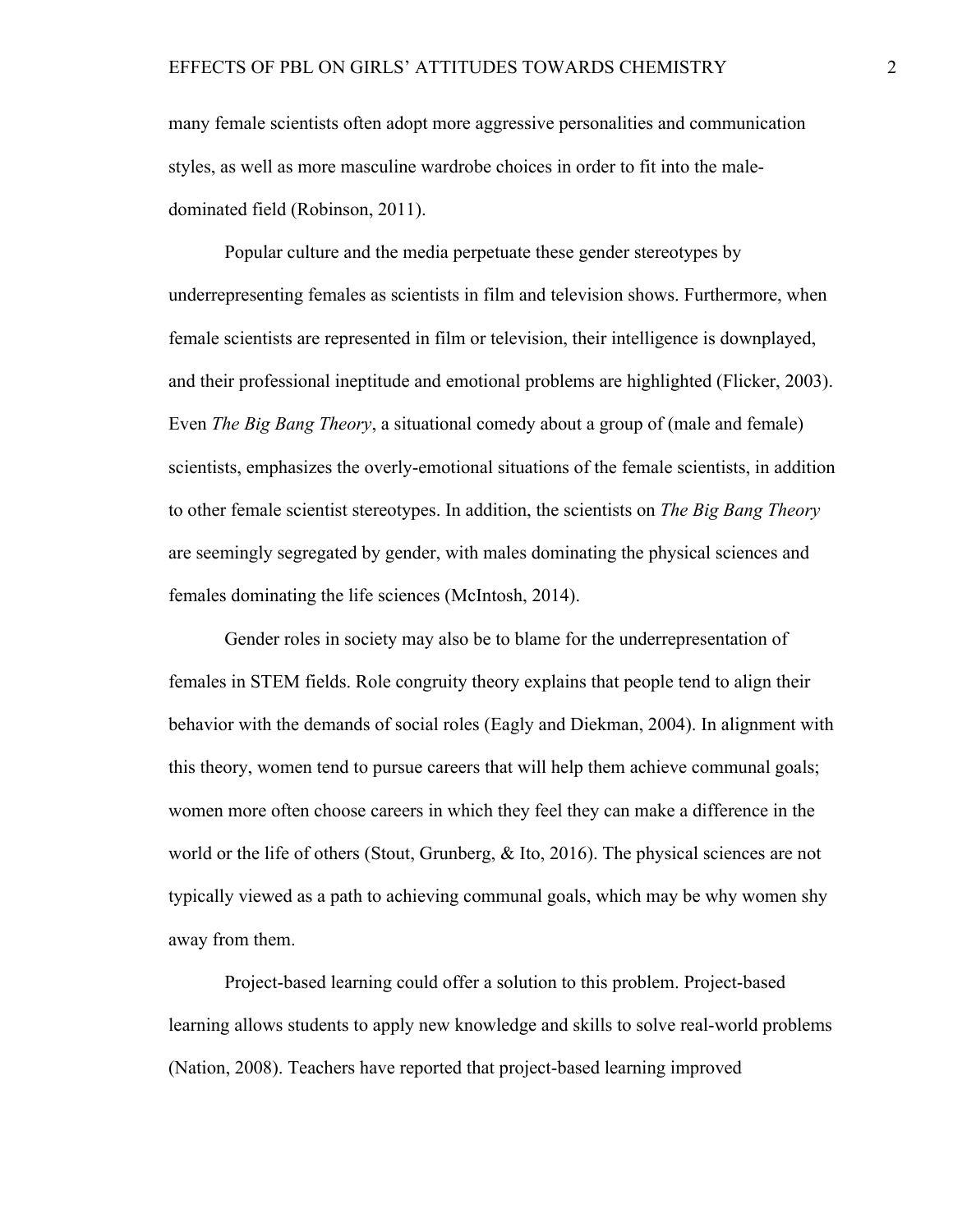communication skills among students and ignited their curiosity (MacMath, Sivia, & Britton, 2017). Collaboration among students and solving real-world problems could help students see the communal values in the physical sciences.

Project-based learning also offers a bridge between the sciences in that biology or environmental science concepts can be intertwined with the physical sciences (MacMath, Sivia, & Britton, 2017). Women are well-represented in the biological sciences in higher education and the workforce (National Science Foundation, 2017), so the cross-cutting concepts of the biological and physical sciences could also allow females to see the communal value of the physical sciences.

#### **Statement of the Problem:**

Females are underrepresented in physical science fields (physics and chemistry) in both college and career (National Science Foundation, 2017; Robinson, 2011). Research has shown the cause of this gap may stem from role congruity, that women tend to pursue careers that agree with their gender role in society. The careers most often pursued by women are those in which there is a perceived communal value (Diekman, et. al., 2010; Eagly and Diekman, 2004; Oliver, et. al., 2017; Smith, et. al., 2015; Stout, Grunberg, & Ito, 2016). Problem-based learning may increase students' perceived communal value of the physical sciences because it allows students to work collaboratively on exploring and solving community problems (Prince and Felder, 2006; Nation, 2008).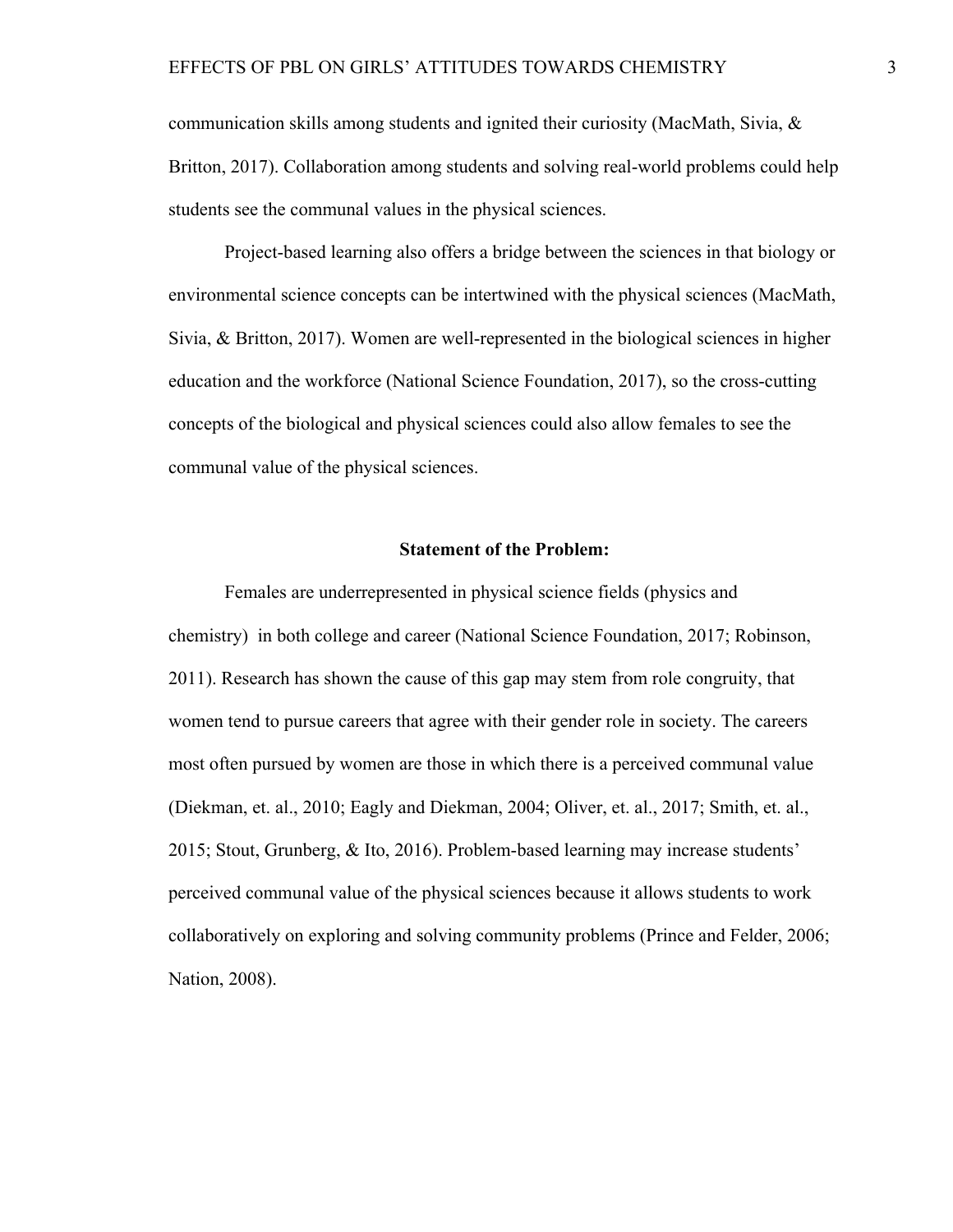#### **Purpose of the Study:**

The purpose of this study was to examine how project-based learning affects the attitudes of high school girls toward chemistry. This study also served to examine the effects of project-based learning on the future plans of these female students, including intended college majors and careers.

#### **Research Questions:**

How does project-based learning affect high school girls' perceptions of the communal value of chemistry?

How does project-based learning affect high school girls' motivation and attitudes toward chemistry?

How does project-based learning affect high school girls' choice of college majors and careers?

### **Definition of Terms:**

**Agency/Agentic** - The meta-concept associated with self-advancement in social hierarchies (Trapnell and Paulhus, 2012).

**Biological/Life Sciences** - Sciences relating to biology or a health-related science

**Community/Communal** - The meta-concept associated with maintenance of positive relationships, with others and the community (Trapnell and Paulhus, 2012).

**Constructivist Theory** - An instructional theory that argues that people construct their own understanding and knowledge of the world, through experiencing things and reflecting on those experiences (Fensham, Gunstone, & White, 2013).

**Physical Sciences** - Physics and/or chemistry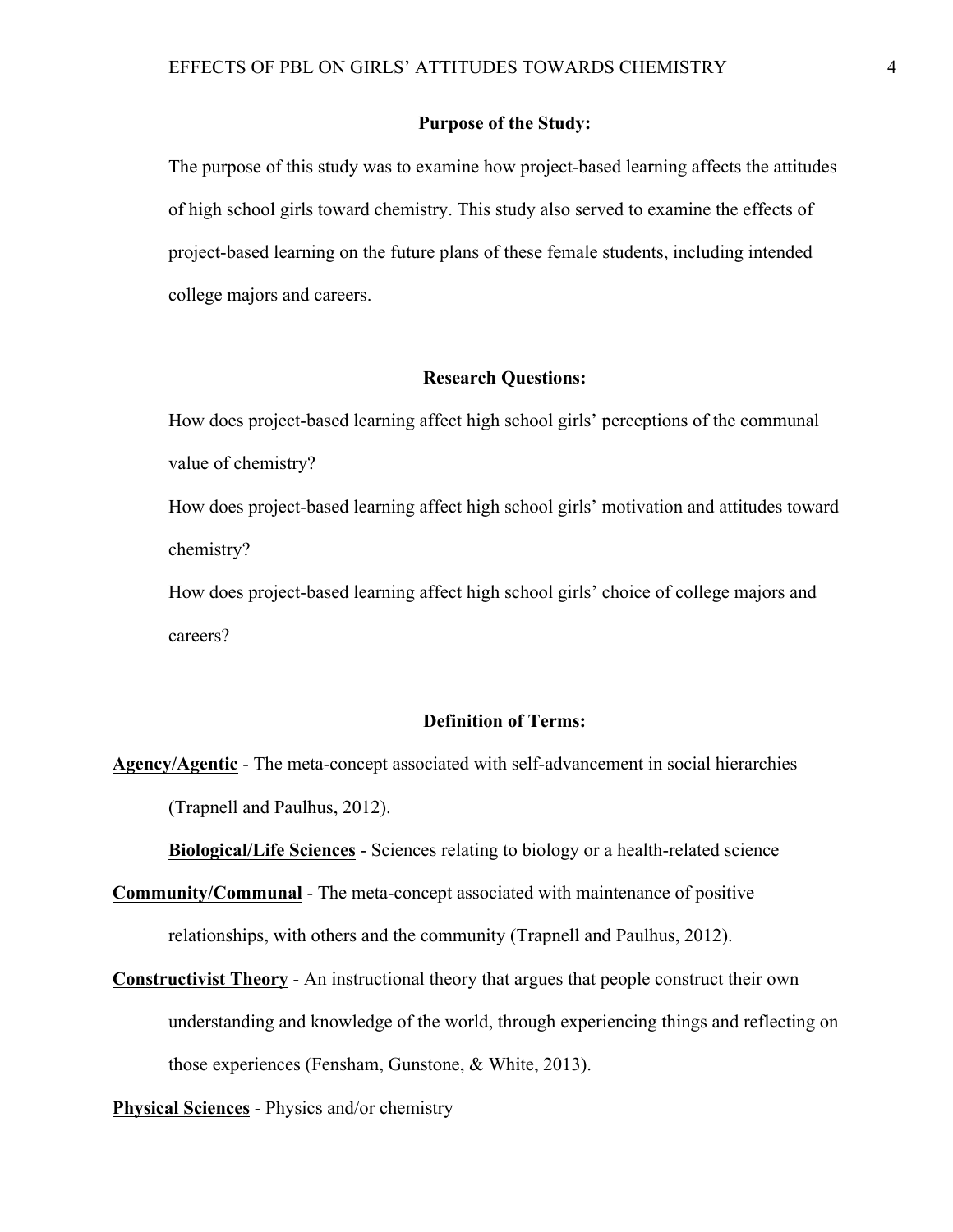- **Project-based learning** An approach to instruction that teaches curriculum concepts through a project. The project is guided by an inquiry question that drives the research and allows students to apply their acquired knowledge (Bell, 2010).
- **Role Congruity Theory** A group will be positively evaluated when its characteristics are perceived to align with the requirements of the group's typical social roles. Social roles may thus form the basis of norms that prescribe valued behavior for men and women (Diekman and Goodfriend, 2006).
- **Self-Efficacy** One's outlook of their ability to succeed in specific situations or accomplish a task
- **STEM** Science, technology, engineering, mathematics (Bandura, 1982).

#### **Chapter Summary:**

The underrepresentation of women in STEM fields needs to be addressed by encouraging more women to pursue STEM college and career plans. Some researchers believe that women shy away from physical science fields because they do not outwardly align with female social norms. A possible solution to this problem is to teach high school girls that the physical sciences have communal value by utilizing the project-based learning method of instruction. Chapter two will delve into the literature about females in STEM fields and project-based learning, as well as educational theories that support project-based learning.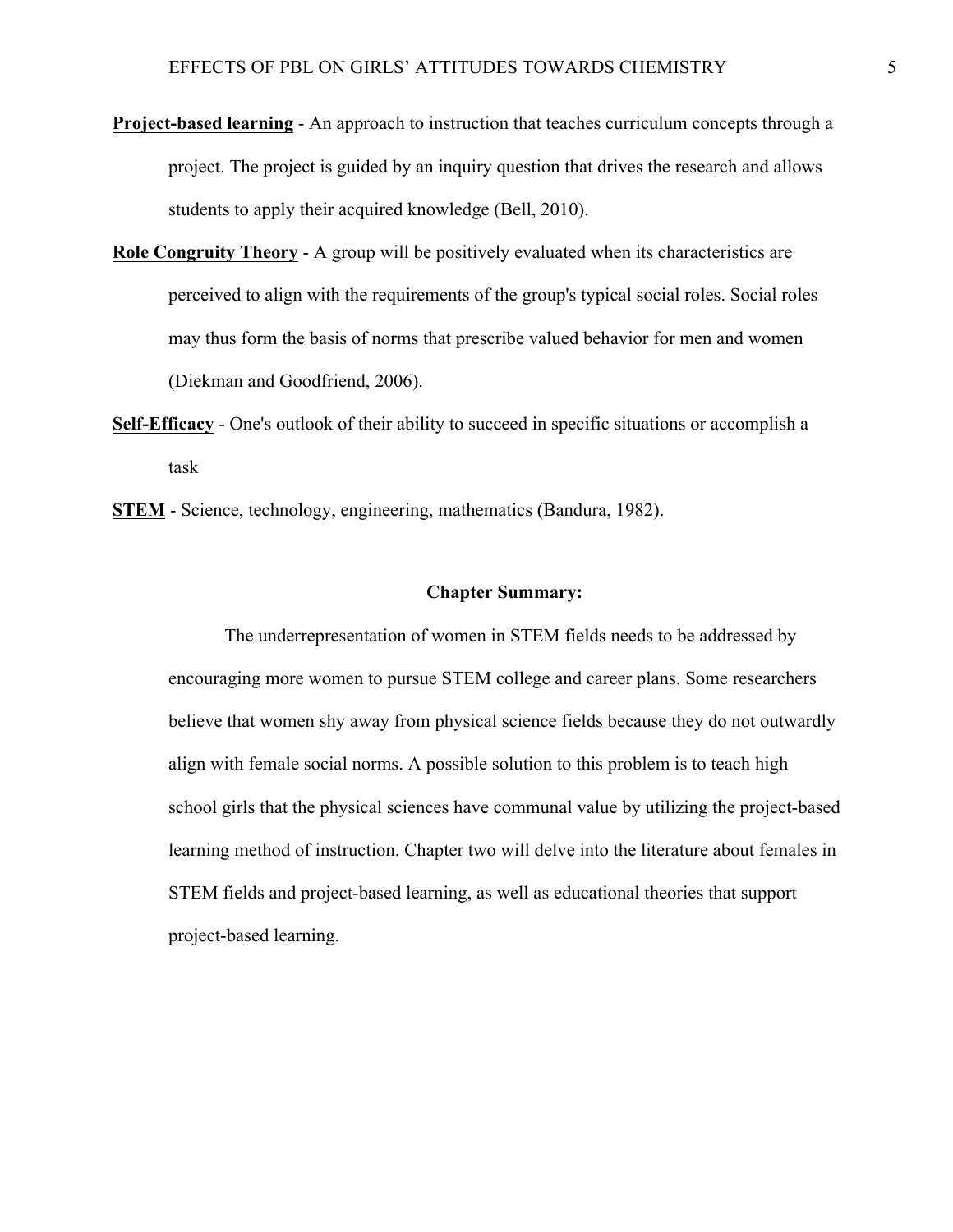#### **Chapter 2**

#### **Literature Review**

The purpose of this study is to identify the effects of problem-based learning on high school girls' attitudes and motivation towards chemistry, as well as their future college and career plans. The related literature discussed in this chapter will review a) background and experiences of women in STEM fields; b) role congruity theory; c) recent reform in national science standards; d) constructivism in the classroom; e) problem-based learning; f) student motivation in science.

### **Females in STEM Fields**

Gender diversity in STEM fields is crucial in today's world. Women offer a diverse perspective that promotes innovation and creativity. However, in 2017, while women comprised over 50% of all bachelor's degrees earned, they comprised less than 35% of bachelor's degrees earned in physical science. Even fewer women enter the physical science and engineering workforce. Only 27% of physical science and engineering workers are women (National Science Foundation, 2017). Achievement in high school math and science classes fails to explain the gender gap. Girls tend to earn higher course grades in math and science, and they are equally likely to be enrolled in advanced science and math courses in high school (Riegle-Crumb, et al., 2012). Research has shown that women enter science fields less often than men because of occupational interests, lifestyle values, and gender stereotypes (Wang and Degol, 2017).

Marie Curie, the female chemist and physicist whose work led to the discovery of radioactivity, experienced high levels of stereotyping and prejudice in her lifetime as a result of the male dominance of science fields. In fact, Curie very rarely wore dresses (during a time in which dresses were the daily garment of women), except for one simple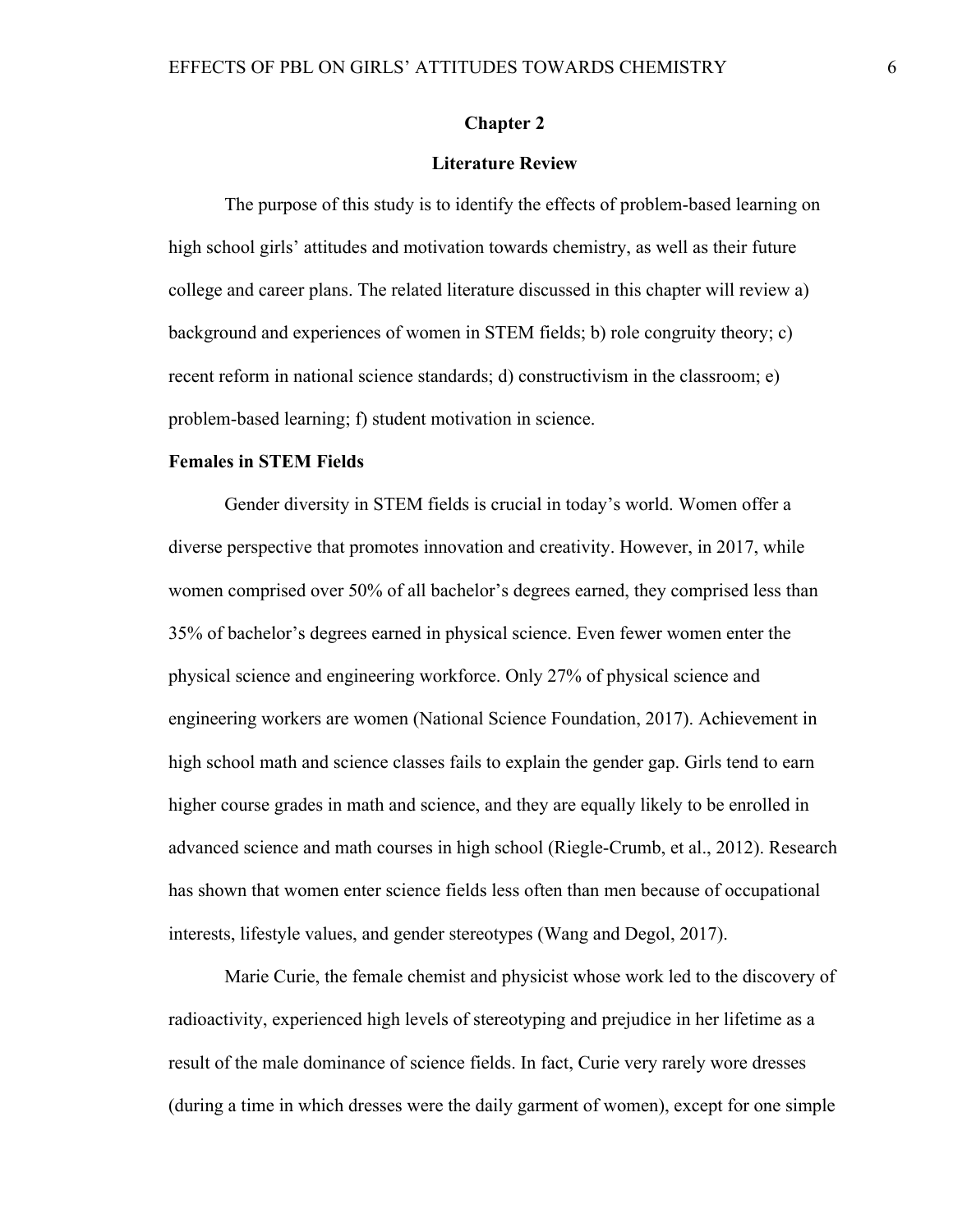black dress. Carol Robinson, the first female chemistry professor at the University of Cambridge follows a similar rule today (Robinson, 2011).

Women also find that careers in science and engineering may not fit their lifestyle because they often require long hours, leaving less time to raise a family. Marie Curie herself experienced this conflict, as she would explain that balancing her work and home life was difficult (Robinson, 2011). Women in modern-day society still experience the same challenges in balancing scientific careers and raising families. In fact, many women in STEM end up leaving their original career path to seek out more flexible careers that allow them to raise their families (Monosson, 2008).

In addition to family life conflicts, many females in STEM fields experience stereotype threat, meaning that negative stereotypes about women in science psychologically impede performance (Canidu, et al., 2005; Smith, et al., 2015; Stout, Grunberg, & Ito, 2016; Sunny, et al., 2017). In turn, women in STEM fields often feel a lower level of self-efficacy in science and engineering subjects (Sunny, et al., 2017). Women who experience stereotype threat score lower in cognitive ability, report greater anxiety, and continued increase in negative thinking (Canidu, et al., 2005). Self-efficacy in introductory science courses is reported to be lower in female undergraduate students. Additionally, women who report lower self-efficacy in introductory science courses are less likely to take additional science courses throughout their undergraduate career (Hardin and Longhurst, 2016).

### **Role Congruity Theory**

Role congruity theory suggests that people tend to choose careers that align with known social roles (Diekman and Goodfriend, 2006). Society expects women to be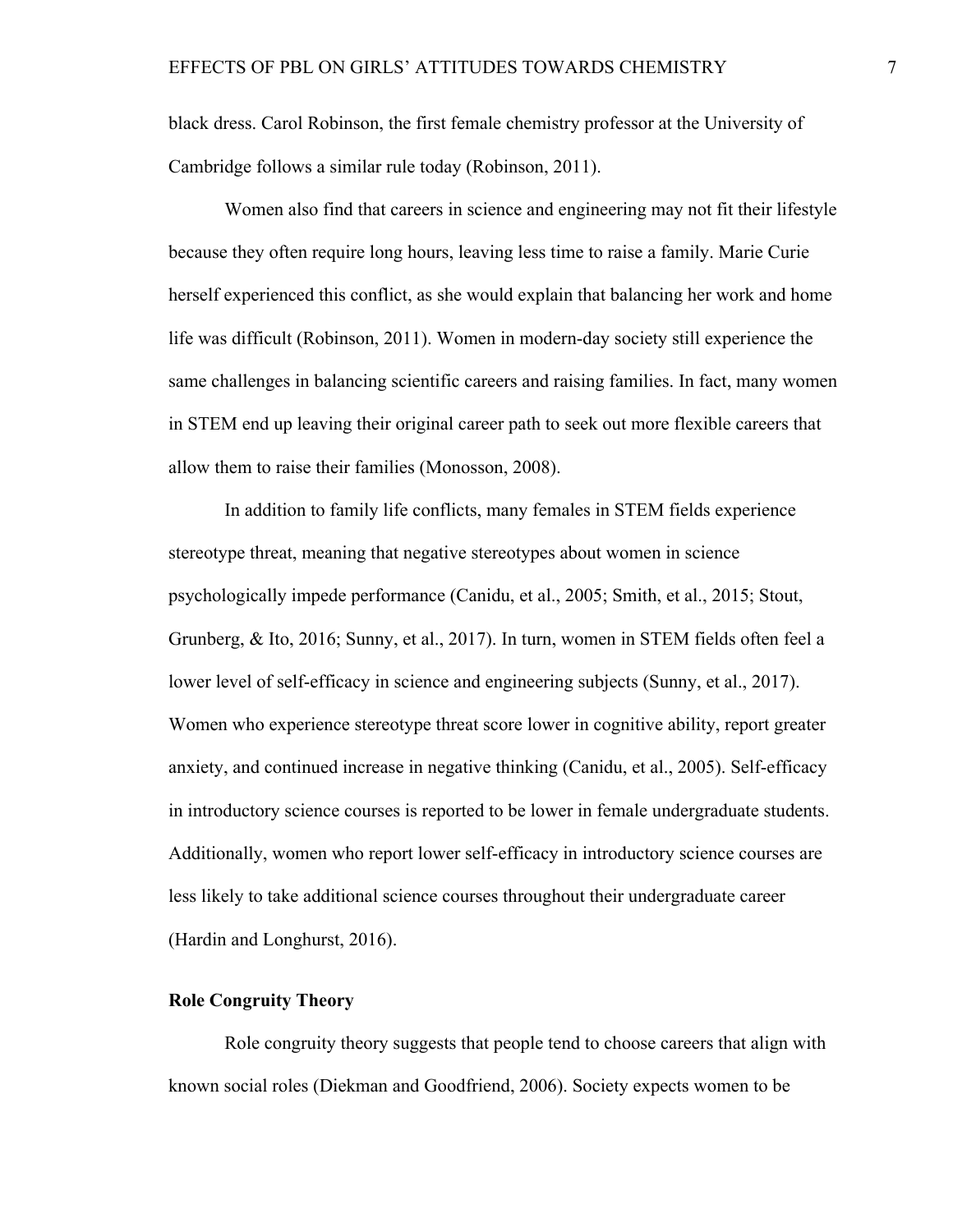nurturing caregivers, so they tend to pursue careers with high communal value (helping others and the community) over careers that offer high agentic value (helping oneself) (Diekman and Goofriend, 2006; Diekman, et al., 2010; Eagly and Diekman, 2004; Stout, Grunberg, & Ito, 2016; Trapnell and Paulhus, 2012) .

Smith, et al. (2015) found that women experience more stereotype threat in physical science fields as a result of the perceived communal value. In this study, "feelings of stereotype threat [of women] were relatively greater in the (male-dominated) physics lab classes versus the (female-dominated) biology lab classes" (Smith, et al., 2015, p.455-456). This suggests that there is a greater level of perceived communal value in biology than the physical sciences. In addition, a three-year study of college freshmen showed that women completed fewer physical science courses than men, except when women perceived a high opportunity for communion in physical science (Stout, Grunberg, & Ito, 2016, p.490).

It has been found effective to introduce science in a communal light, by highlighting the contributions of physical science to the community, to change the attitudes of students. Students who participated in an intervention emphasizing the communal value of biomedical research experienced an increased motivation for biomedical science (Brown, et al., 2015). This type of intervention is also effective in engineering, a male-dominated field with a highly perceived agentic value. Middle school girls who attended a hands-on civil engineering workshop, which highlighted the field's communal value, displayed an increase in their perceived communal value. In addition, the young female students were able to picture females as engineers at a higher rate after the workshop (Colvin, Lyden, & León de la Barra, 2012).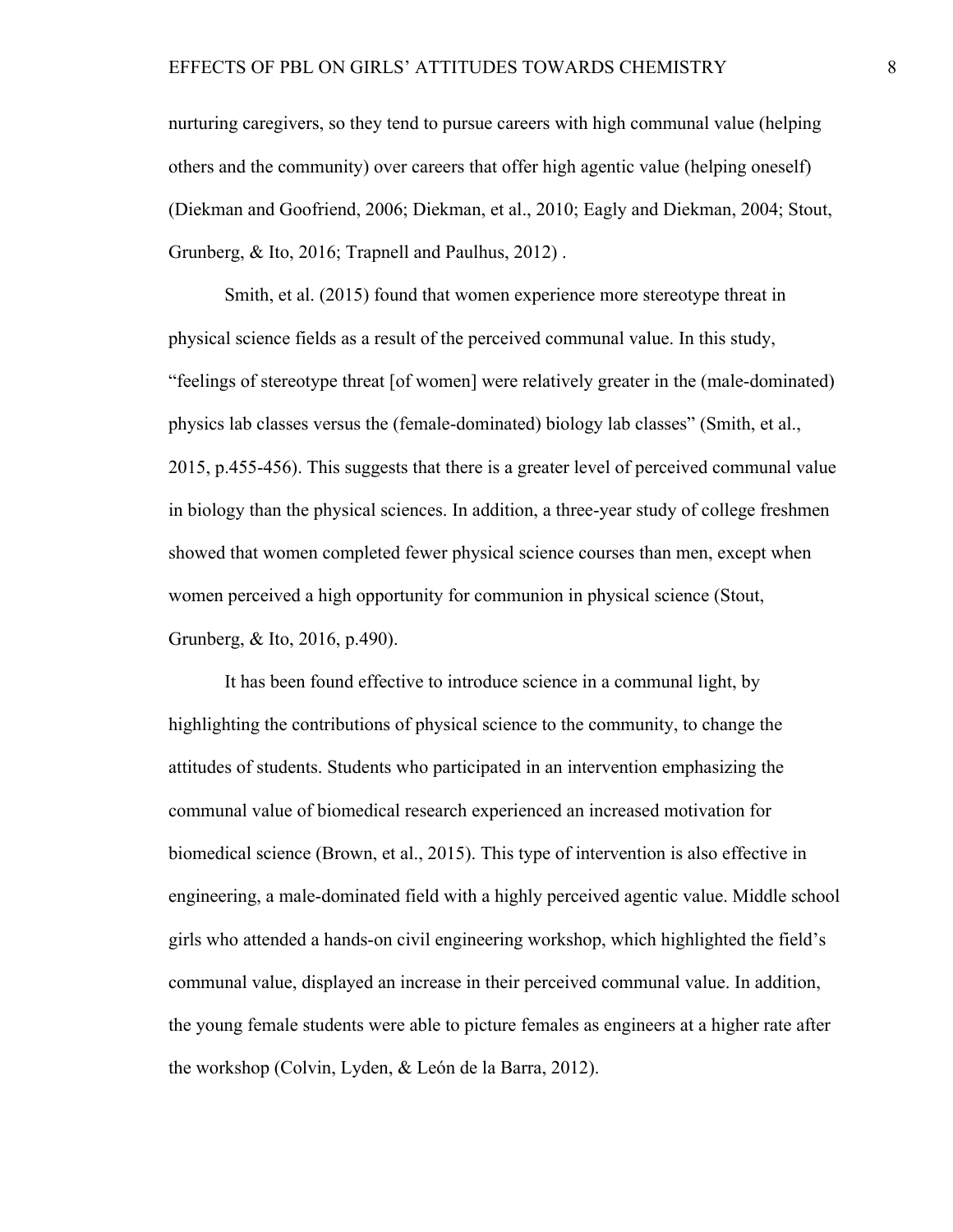### **The Case for Constructivism**

Constructivism in education today stems from Jean Piaget's theory of cognitive development and Lev Vygotsky's social learning theory. Piaget's work focused on the individual in learning, and Vygotsky's work explored the social aspect of learning (Pass, 2004). The theory of constructivism as we know it suggests that people construct their own meaning and guide their own learning through experiences, suggesting that students can experience learning through hands-on activities in the classroom (Fensham, Gunstone, & White, 2013).

The Next Generation Science Standards (NGSS), which have been fully or partially adopted by 29 states to date, aim to reduce the rote memorization of science facts and increase understanding and application of science phenomena (National Science Teacher Association, 2018). Schools that utilize NGSS aim to produce a greater understanding of scientific concepts by providing students opportunities for hands-on learning and exploration.

Very few studies have been completed regarding NGSS, as they are relatively new. However, hands-on, student-centered science lessons have proven to be effective in increasing understanding, attitudes, and motivation (Levine, et al., 2015; Levine and DiScenza, 2018). Middle school girls who attended an educational outreach chemistry camp (largely inclusive of hands-on instructional practices) demonstrated enhanced attitudes towards science and increased desire to pursue STEM careers (Levine, et al., 2015). The girls in the study were also given opportunities for interaction with female scientists during the science camp. Another hands-on science class relating to sugar chemistry increased girls' interest in pursuing careers in science, as well as increased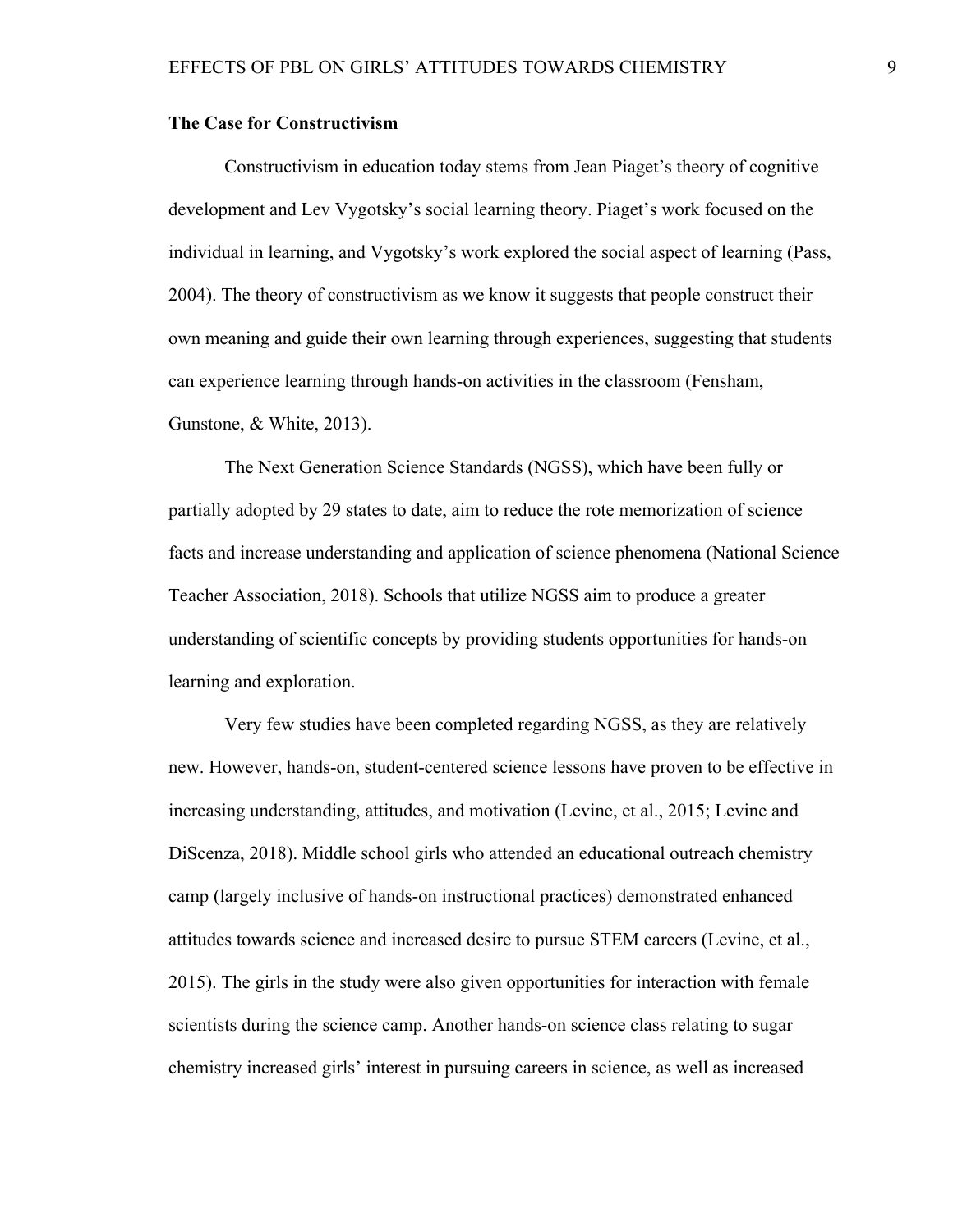their understanding of the application of chemistry, (Levine & DiScenza, 2018). Both of these programs offered girls an opportunity to "learn by doing"

#### **Problem-Based Learning in Science**

According to the National Science Teacher Association (NSTA), inquiry-based learning includes students "posing questions, planning investigations, and reviewing what is already known in light of experimental evidence—that mirror what scientists do" (National Science Teacher Association, 2002). Inquiry instruction includes open inquiry, in which students pose their own scientific question and plan an investigation to answer that question. Open inquiry is largely student-centered instruction. Guided inquiry is another form of inquiry instruction used in science classrooms. Guided inquiry happens when the *teacher* poses a scientific question or problem and students work to answer the question in order to learn. Problem-based learning (the focus of this study) is an example of guided inquiry (National Science Teacher Association, 2002).

Project-based learning has been found to be especially effective in science education seemingly because it mimics the work of real scientists and engages students in their own learning. Chang (2001) found that problem-based (inquiry) instruction in earth science had a greater positive effect on student achievement than direct instruction, a method of instruction in which the teacher lectures and students listen. Project-based learning has also been shown to engage students, foster a collaborative learning environment, and improve teacher-student relationships (Hugerat, 2016).

Teachers who utilize project-based learning in their classroom notice significant differences in their students. Using project-based learning, teachers have been able to help students gain the skills and work ethic to be successful in all subjects and in life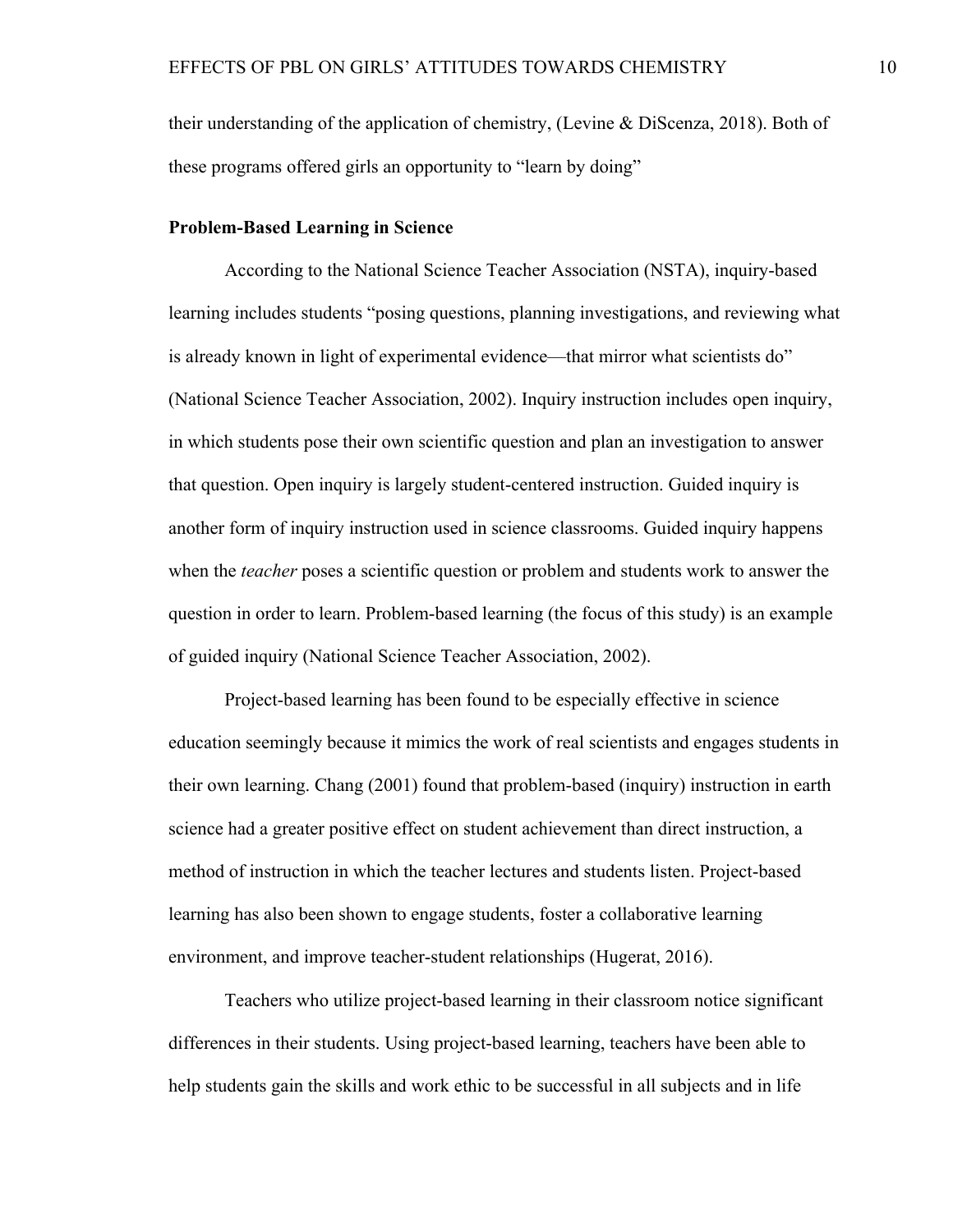(MacMath, Sivia & Britton, 2017). Students themselves have reported an increase in their personal motivation, engagement, and organizational skills (Grant, 2011).

#### **Student Motivation in Science**

In order to generate more interest in STEM fields, the problem must be addressed *before* post-secondary education, when students begin considering their futures. Girls who previously express interest in science fields tend to abandon that interest in high school more often than boys (Wang & Degol, 2013). Girls in high school report more often lower psychological need satisfaction in physics, chemistry, and engineering courses, which may be to blame for the change in future goals (Patall, et al., 2018).

In a study of female high school students taking an elective physics class, it was found that supportive teachers and a positive school science culture contribute to female students' interest and success in science (Oliver, et al., 2017). In order to build a positive science culture in the school, science must be a priority. High school girls also need greater exposure to science and engineering careers through the high school STEM curriculum in order to negate common female scientist stereotypes (Legewie & DiPrete, 2012).

### Chapter Summary

As discussed in the literature, there is a shortage of females currently active in or pursuing physical science and engineering fields. This may be due in part to the perceived communal value of physical sciences and engineering, as women tend to prefer careers that allow them to make a difference and work with others. Previous research has shown that interventions of science communal value have been successful. Problem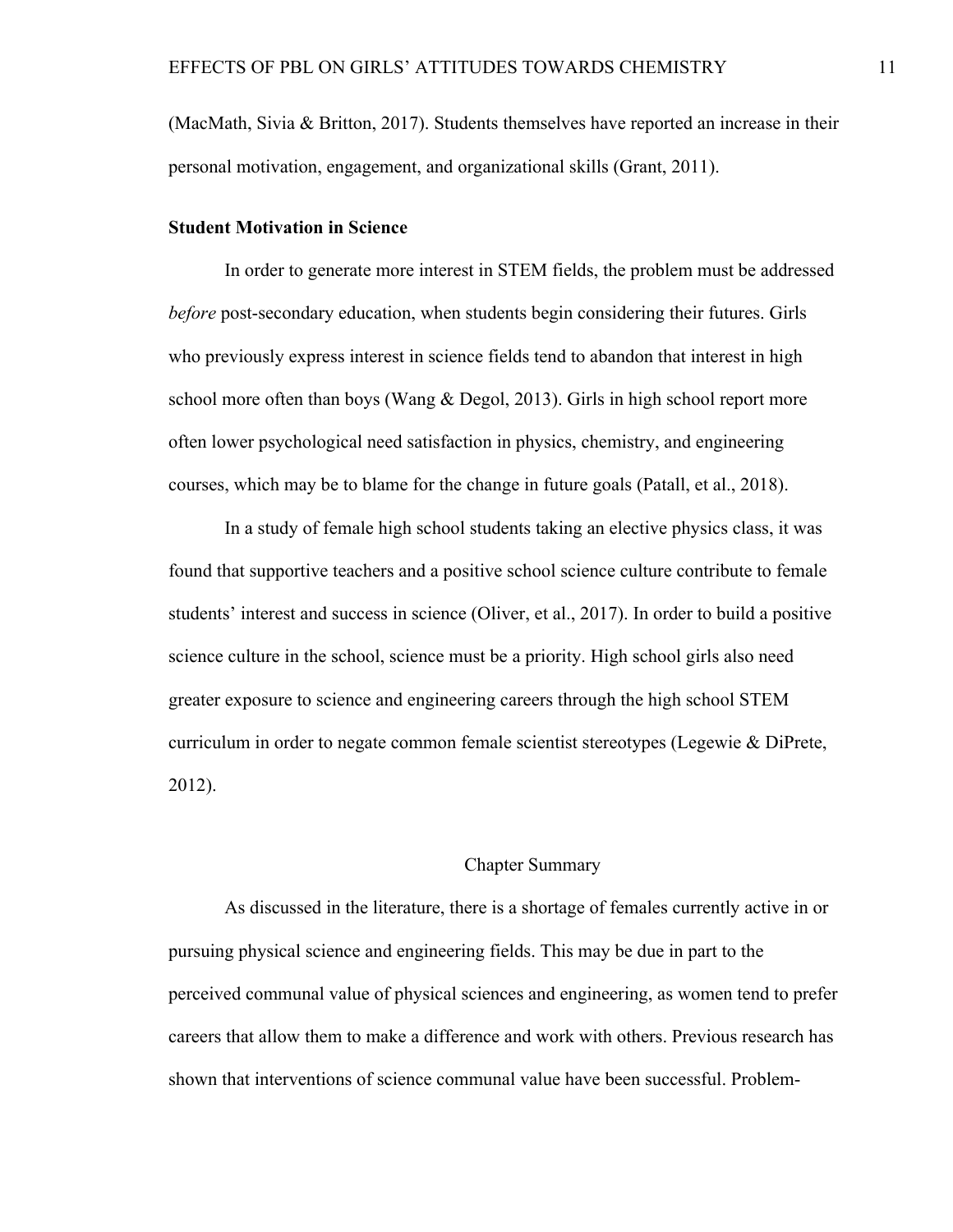based learning, which has been found to increase motivation, collaboration, and engagement, may offer an opportunity to present high school girls with the communal value of science. The next chapter will discuss how the motivations and attitudes of high school girls will be measured and analyzed in this study.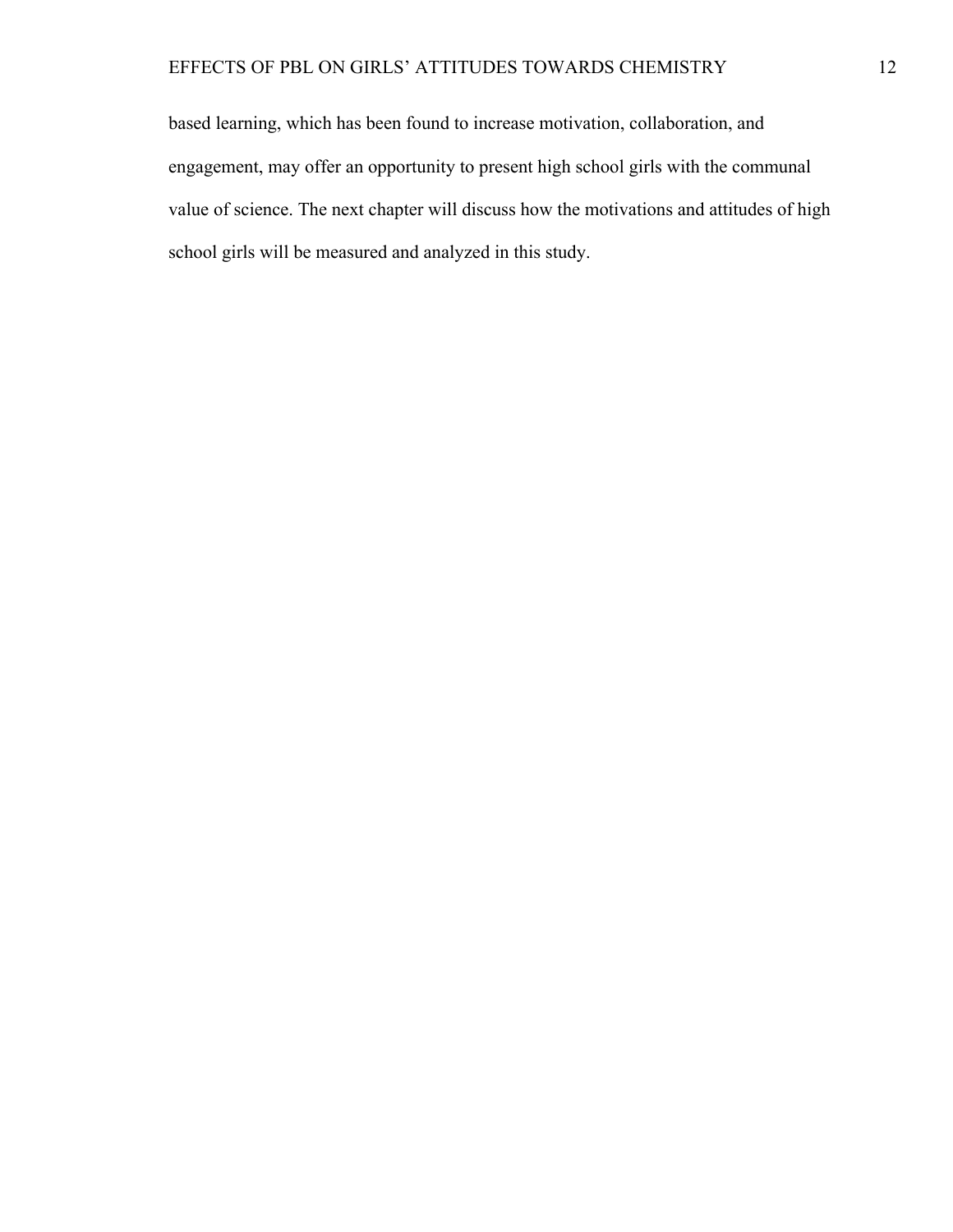#### **Chapter 3**

#### **Methods**

The purpose of the study was to examine how project-based learning affects the attitudes of high school girls toward chemistry. The study also served to examine the effects of project-based learning on the future plans of these female students, including intended college majors and careers.

### **Setting**

This study was conducted in an honors chemistry class at a Midwestern public high school. The school has 1200 students, of which 32% are eligible for free or reduced lunch. This high school is one of four high schools in the district, including an alternative high school. Students are required to take chemistry their sophomore year to graduate, and they have an option of regular or honors chemistry.

### **Project-Based Learning**

The project-based learning curriculum in honors chemistry was adapted from the American Chemical Society's *Chemistry in the Community*. This curriculum and textbook was in its pilot phase in the district during the time of this study. Only honors chemistry students participated in the project-based learning curriculum.

The textbook begins each unit by describing a community problem that the students will be able to solve by the end of the unit. In this study, participants engaged in *Unit 2: Air - Designing Scientific Investigations*. Participants had to design a scientific investigation to solve an environmental problem for this unit's project. Throughout the unit, participants learned and applied knowledge of gases and atmospheric chemistry to their culminating project.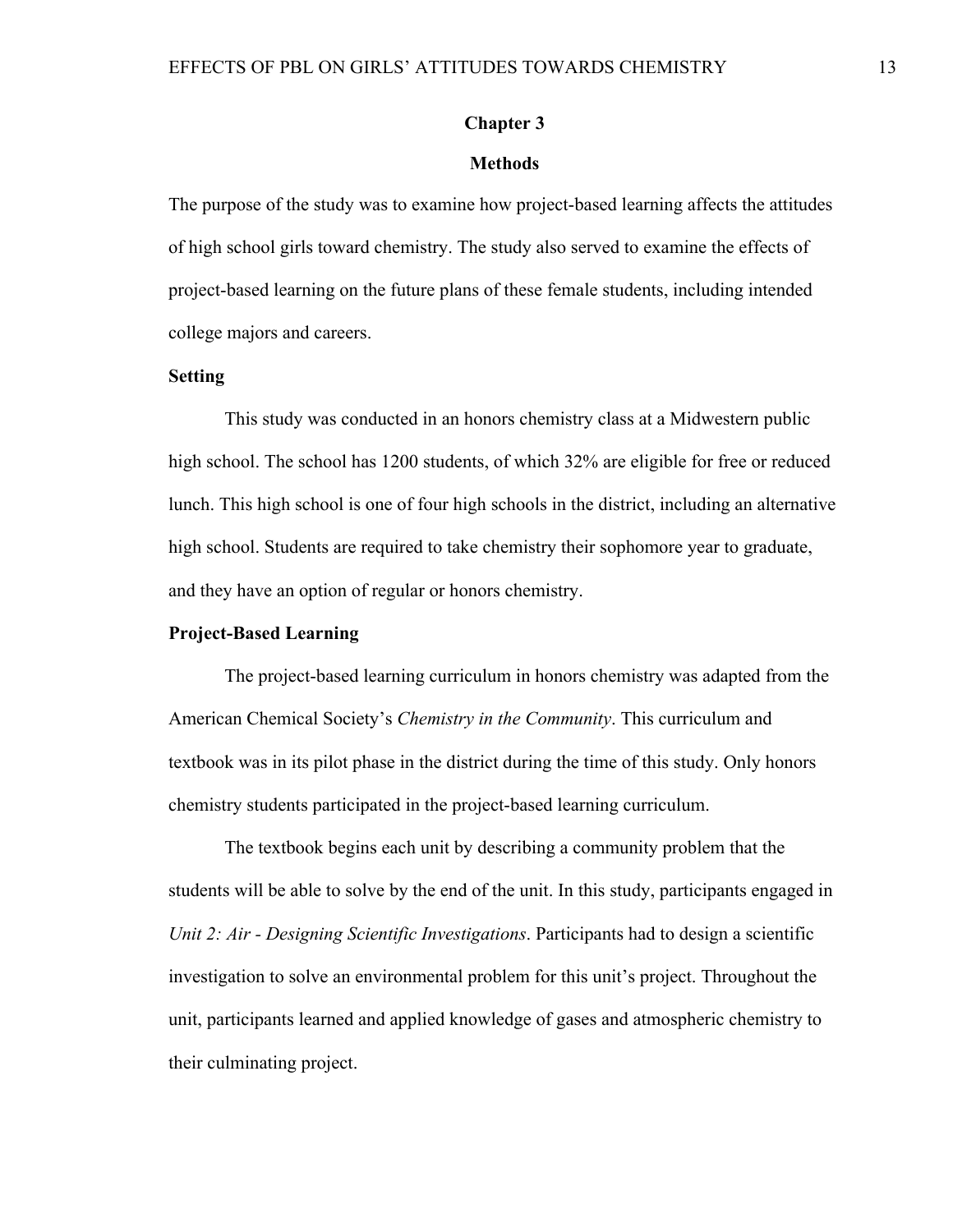### **Subjects**

Subjects included 41 high school sophomores enrolled in one of three honors chemistry sections taught by the same teacher. There were 13 female students and 9 male students between the ages of 15 and 16 years old who responded to both the pre-unit survey and the post-unit survey.

#### **Research Design**

This study investigated high school girls' motivation and attitudes toward chemistry, as well as their future college and career plans. The researcher used a digital survey in which participants responded to 16 statements on a 1-5 Likert scale and 2 freeresponse questions. Refer to Appendix A for the survey questions. This survey was distributed once before the start of the unit of study, and once upon the completion of the unit project.

Each survey statement/question fell into one of five categories:

- Perceived communal value of chemistry.
- Communal/agentic values
- Motivation in chemistry
- Attitude toward chemistry
- College and career plans

#### **Procedure**

The researcher sought out her school's principal for consent to perform the research study on students Refer to Appendix B for the principal consent form. Then, she asked her each of her honors chemistry students if they would be willing to participate in the research study. Before surveying the students, the researcher sent home a parent and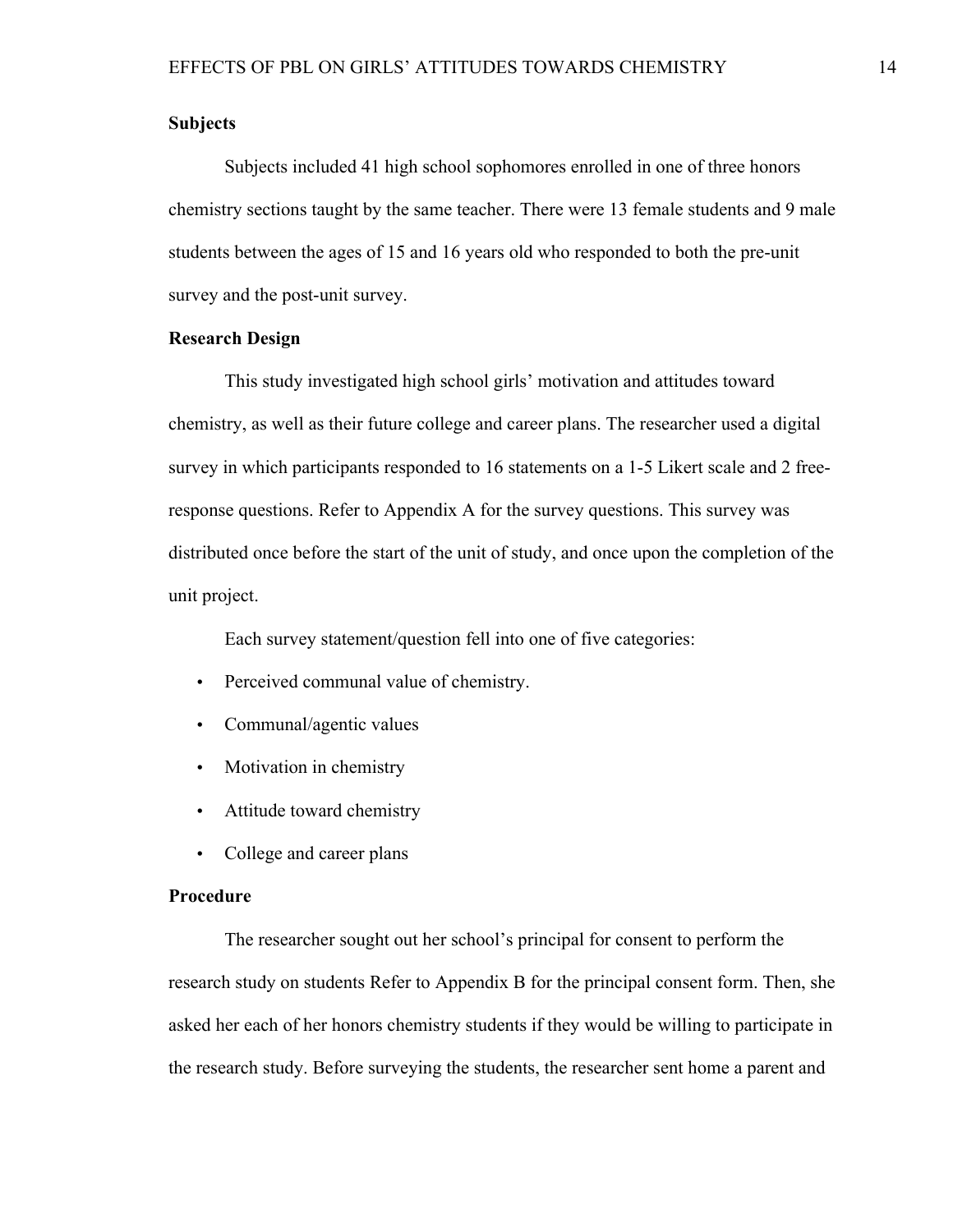student consent form to education both the student and the parent(s). Refer to Appendix A for the student and parent consent form.

After the consent forms were returned to the researcher, the pre-unit survey was conducted. An adult in the school who was not involved in the research proctored the participants' completion of the survey. Participants used identification numbers, so as to not identify themselves to the researcher.

After the completion of the pre-unit survey, participants engaged in a three month project-based learning unit on gases and atmospheric chemistry. The unit was culminated upon the completion of the unit project in which participants designed hypothetical scientific investigations to solve air quality issues of their choice.

Upon completion of the unit project, participants took the survey again, using their same identification numbers. Again, the survey was proctored by an uninvolved adult. Each survey took about 10 minutes to complete.

#### **Data Analysis**

The data for the pre-unit survey and post-unit survey were statistically analyzed via paired t-test to determine the statistical difference between the two surveys. The ttests were performed for the whole sample and separately for males and females for each of the research questions.

The free-response survey questions were analyzed for recurring themes regarding attitudes towards chemistry and the communal value of chemistry.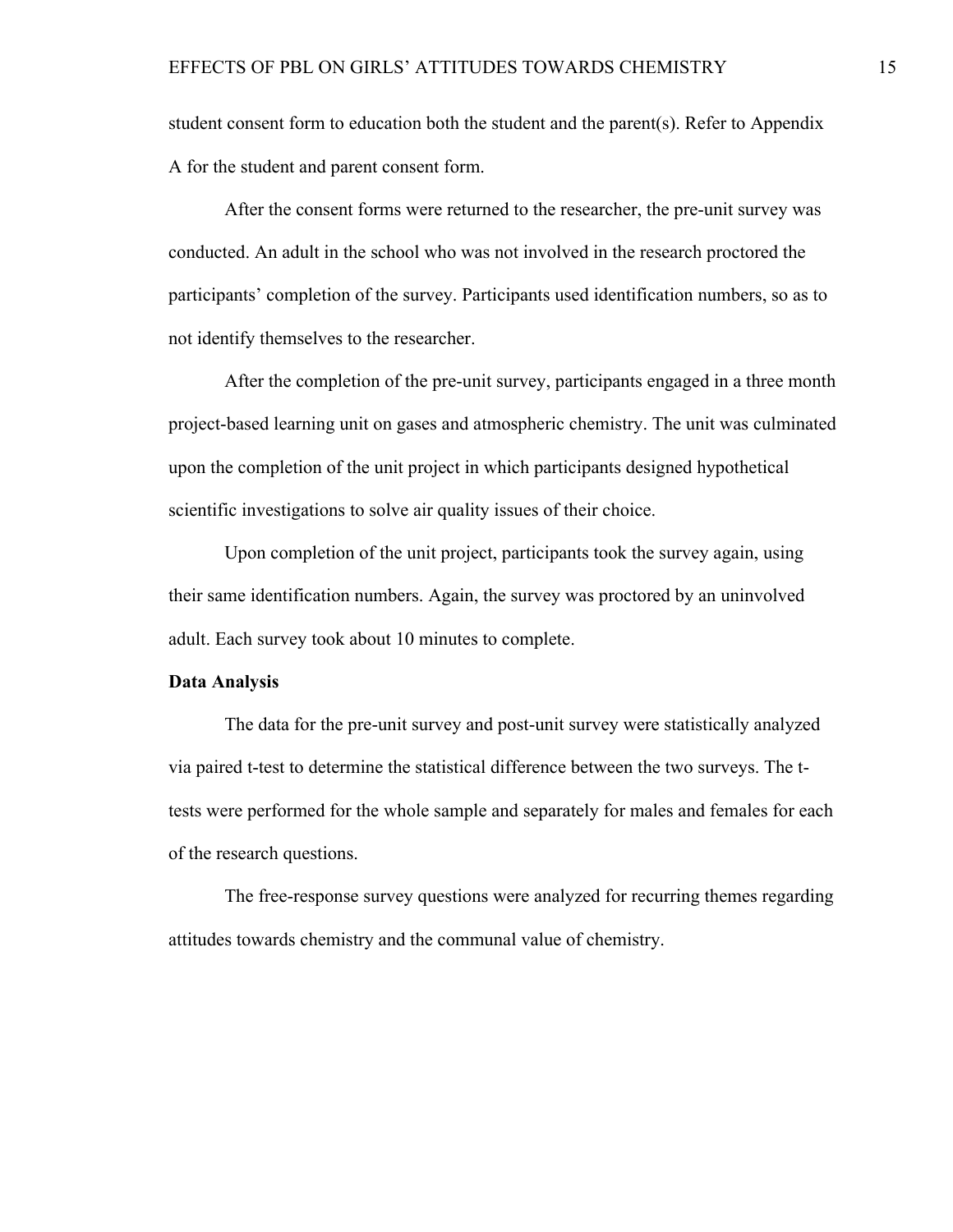## Chapter Summary

Participants responded to several statements and questions about their attitudes and motivation in chemistry, their perceived communal value of chemistry, their personal communal and agentic values, and their future college and career plans before engaging in a three-month long project-based learning unit on gases and atmospheric chemistry. The unit was culminated upon completion of the unit project in which participants had to design investigations about air quality issues. After completion of the unit and the project, participants again responded to the same statements and questions as the pre-unit survey. Statistical significance was determined via paired t-test.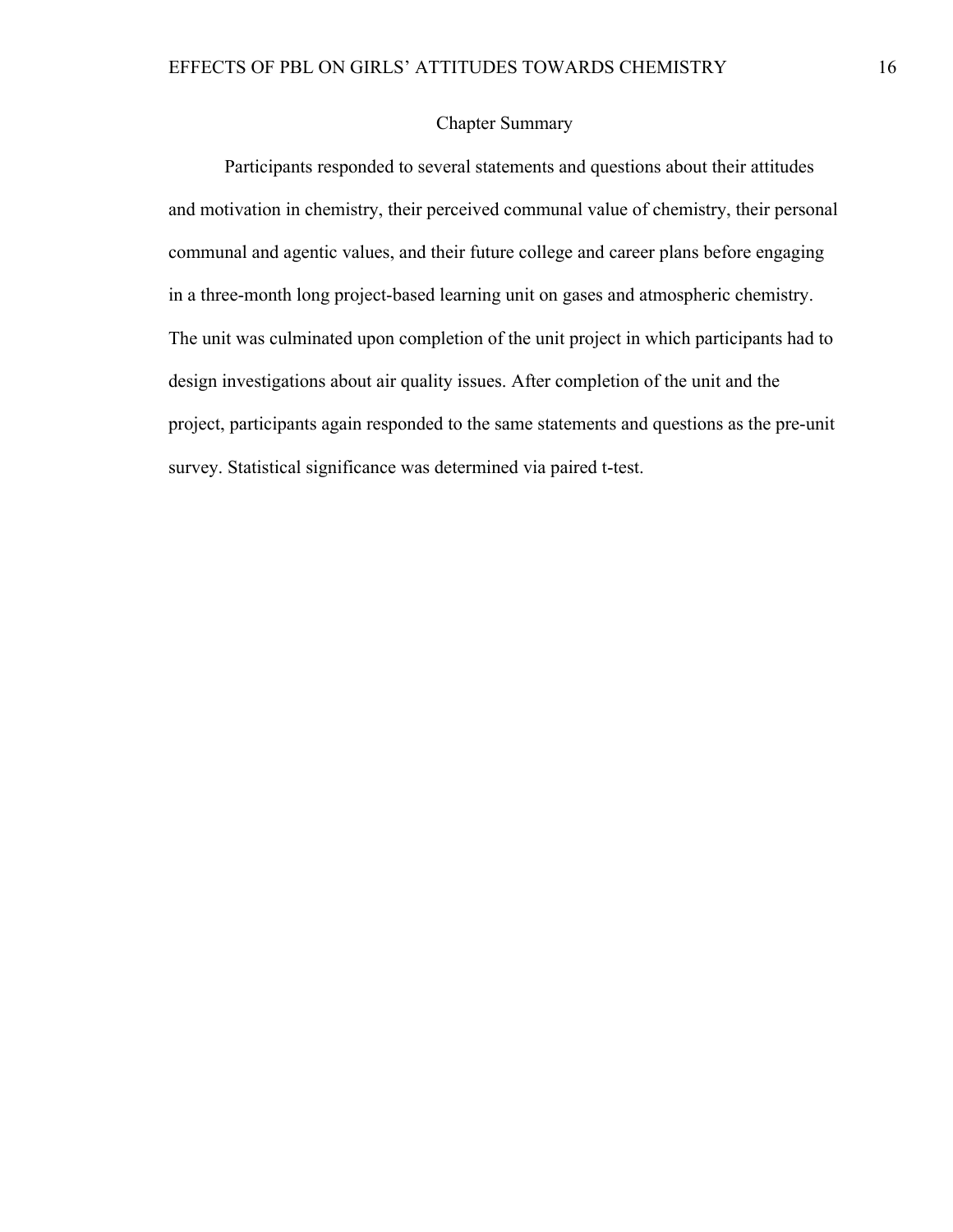### **Chapter 4**

### **Results**

Quantitative results from each category of the 16 statements on the pre-unit were

compared to that of the post-unit survey. This data is presented in Table 1.

|                                   |    |       | Post-unit  |         |       |            |         |
|-----------------------------------|----|-------|------------|---------|-------|------------|---------|
|                                   | N  | Mean  | <b>STD</b> | S.D.O.M | Mean  | <b>STD</b> | S.D.O.M |
| <b>Communal Value</b><br>of Chem  | 22 | 11.86 | 2.55       | 0.54    | 12.14 | 2.12       | 0.45    |
| Personal<br><b>Communal Value</b> | 22 | 16.14 | 2.46       | 0.52    | 17.36 | 2.15       | 0.46    |
| Motivation                        | 22 | 9.50  | 2.97       | 0.63    | 8.82  | 2.92       | 0.62    |
| Attitude                          | 22 | 9.23  | 1.48       | 0.32    | 9.32  | 1.32       | 0.28    |
| College/Career<br>Plans           | 22 | 7.14  | 2.80       | 0.60    | 8.32  | 3.05       | 0.65    |

Table 1 Comparison of Pre-unit and Post-unit Surveys by Category

# **Perceived Communal Value of Chemistry**

#### **Hypothesis 1:**

H<sub>0</sub>: Project-based learning will have no effect on high school girls' perceived communal values of chemistry.

H<sub>1</sub>: Project-based learning will improve high school girls' perceived communal values of chemistry.

### **Hypothesis 2:**

H<sub>0</sub> : Project-based learning will have no effect on students' perceived communal values of chemistry.

H<sub>1</sub>: Project-based learning will improve students' perceived communal values of chemistry.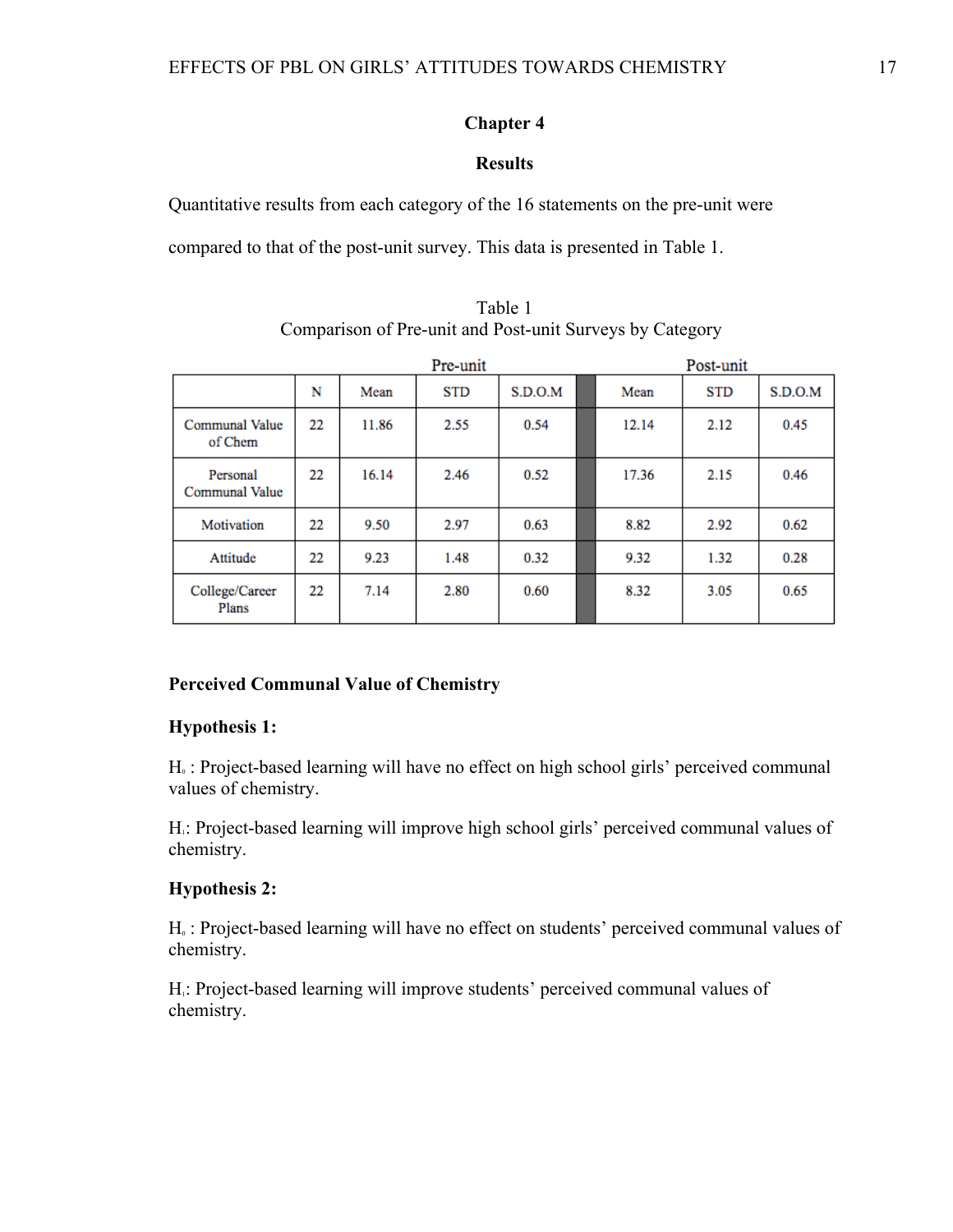The results of the statements regarding the subjects' perceived communal value of chemistry can be seen in Table 2. The total possible score in this category was 15. The mean score for all participants increased by 0.28 between the pre-unit and post-unit survey. A paired t-test was used to determine statistical significance between the pre-unit and post-unit survey for the whole population and for each gender. The female group had a critical t-value of 2.179 for  $p = 0.05$  and  $df = 12$  and an observed t-value of 0.174. The whole population had a critical t-value of 2.080 and an observed t-value of -0.478. Therefore, one cannot reject the null hypotheses.

| <b>Communal Value of Chemistry</b><br>- All |          | <b>Communal Value of</b><br><b>Chemistry - Females</b> |       | <b>Communal Value of</b><br><b>Chemistry - Males</b> |          |  |
|---------------------------------------------|----------|--------------------------------------------------------|-------|------------------------------------------------------|----------|--|
| Difference                                  | $-0.273$ | Difference                                             | 0.154 | Difference                                           | $-0.889$ |  |
| t (Observed value)                          | $-0.478$ | t (Observed value)                                     | 0.174 | t (Observed value)                                   | $-1.577$ |  |
| It (Critical value)                         | 2.080    | $ t $ (Critical value)                                 | 2.179 | t  (Critical value)                                  | 2.306    |  |
| DF                                          | 21       | DF                                                     | 12    | DF                                                   | 8        |  |
| p-value (Two-tailed)                        | 0.638    | p-value (Two-tailed)                                   | 0.865 | p-value (Two-tailed)                                 | 0.154    |  |
| alpha                                       | 0.05     | alpha                                                  | 0.05  | alpha                                                | 0.05     |  |

Table 2 Perceived Communal Value of Chemistry

# **Personal Communal Values**

#### **Hypothesis 3:**

H<sub>0</sub> : Project-based learning will have no effect on high school girls' personal communal values.

H<sub>1</sub>: Project-based learning will increase high school girls' personal communal values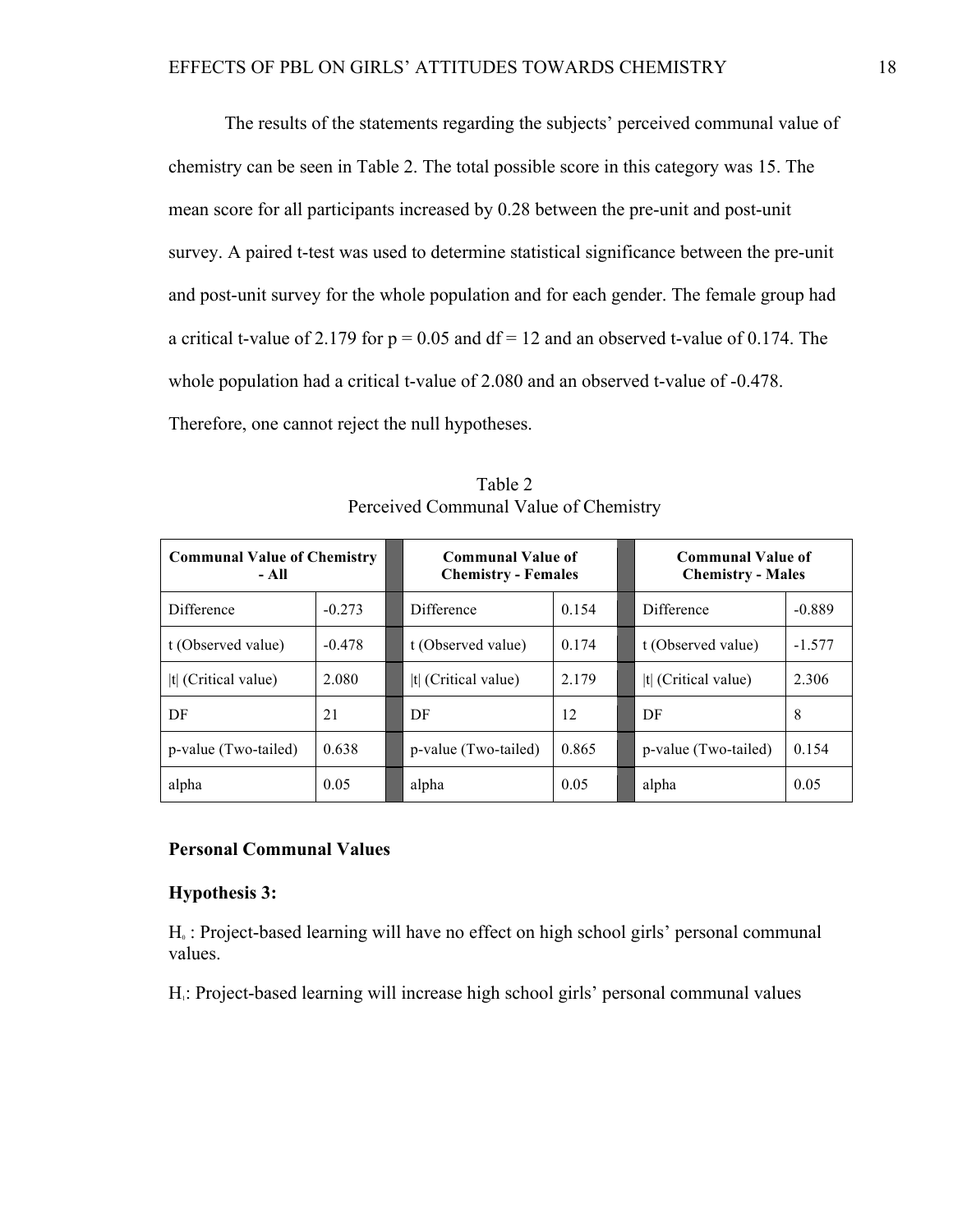# **Hypothesis 4:**

H<sub>0</sub>: Project-based learning will have no effect on students' personal communal values.

H<sub>1</sub>: Project-based learning will improve students' personal communal values.

The results of the statements regarding the subjects' personal communal values can be seen in Table 3. The total possible score in this category was 20. The mean score for all participants in this category increased the most out of all five categories. A paired t-test was used to determine statistical significance between the pre-unit and post-unit survey for the whole population and for each gender. The female group showed an observed t-value below that of the critical t-value. However. the combined population had a critical t-value of 2.080 and an observed t-value of -2.952, leading to the rejection of null hypothesis 4 only.

| <b>Personal Communal Values -</b><br><b>Combined</b> |          | <b>Personal Communal Values -</b><br><b>Females</b> |          |  | <b>Personal Communal Values -</b><br><b>Males</b> |          |  |
|------------------------------------------------------|----------|-----------------------------------------------------|----------|--|---------------------------------------------------|----------|--|
| Difference                                           | $-1227$  | Difference                                          | $-1.154$ |  | Difference                                        | $-1.333$ |  |
| t (Observed value)                                   | $-2.952$ | t (Observed value)                                  | $-2.004$ |  | t (Observed value)                                | $-2.138$ |  |
| $ t $ (Critical value)                               | 2.080    | (Critical value)<br>ltl                             | 2.179    |  | t  $(Critical value)$                             | 2.306    |  |
| DF                                                   | 21       | DF                                                  | 13       |  | DF                                                | 8        |  |
| p-value (Two-tailed)                                 | 0.008    | p-value (Two-tailed)                                | 0.068    |  | p-value (Two-tailed)                              | 0.065    |  |
| alpha                                                | 0.05     | alpha                                               | 0.05     |  | alpha                                             | 0.05     |  |

Table 3 Personal Communal Values

The second free-response question asked students to describe how they believe chemistry impacts the world. In the pre-unit survey, many of the responses to this question were vague, such as "Everything we do involves chemistry. Chemistry can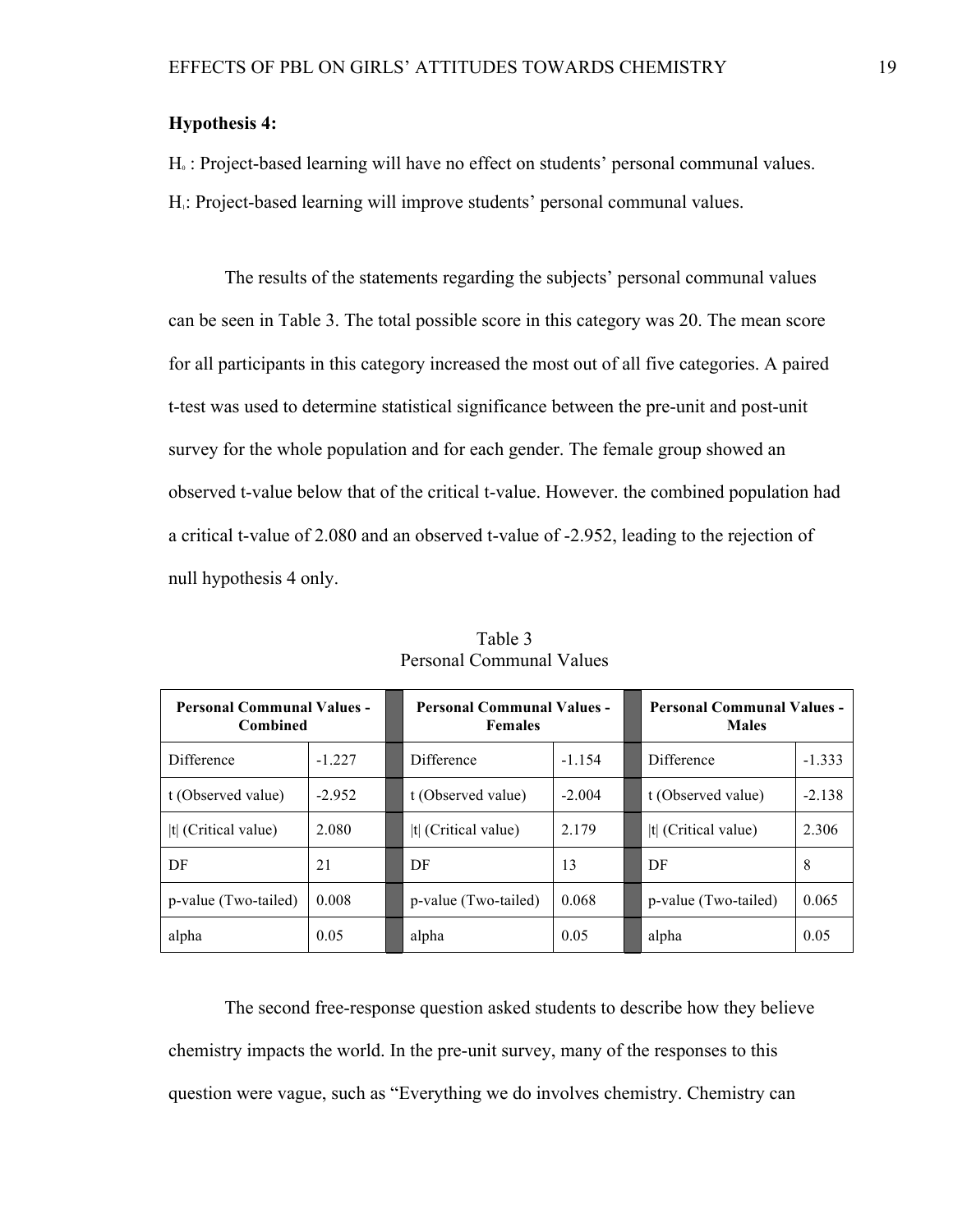relate to everything". However, in the post-unit survey, more student responses were specific and included examples like "Medically, environmentally, throughout space, molecularly and atomically, and biologically".

### **Motivation in Chemistry**

#### **Hypothesis 5:**

 $H<sub>0</sub>$ : Project-based learning will have no effect on high school girls' motivation in chemistry.

H1: Project-based learning will increase high school girls' motivation in chemistry.

#### **Hypothesis 6:**

 $H<sub>0</sub>$ : Project-based learning will have no effect on students' motivation in chemistry.

H<sub>1</sub>: Project-based learning will improve students' motivation in chemistry.

The results of the statements regarding the subjects' motivation in chemistry can be seen in Table 4. The total possible score in this category was 15. The mean score for all participants in this category experienced a decrease between pre-unit and post-unit surveys. A paired t-test was used to determine statistical significance between the preunit and post-unit survey for the whole population and for each gender. The female group showed an observed t-value of 0.876, which is below that of the critical t-value. The combined population also showed an observed t-value below the critical value. Therefore, null hypotheses 5 and 6 cannot be rejected.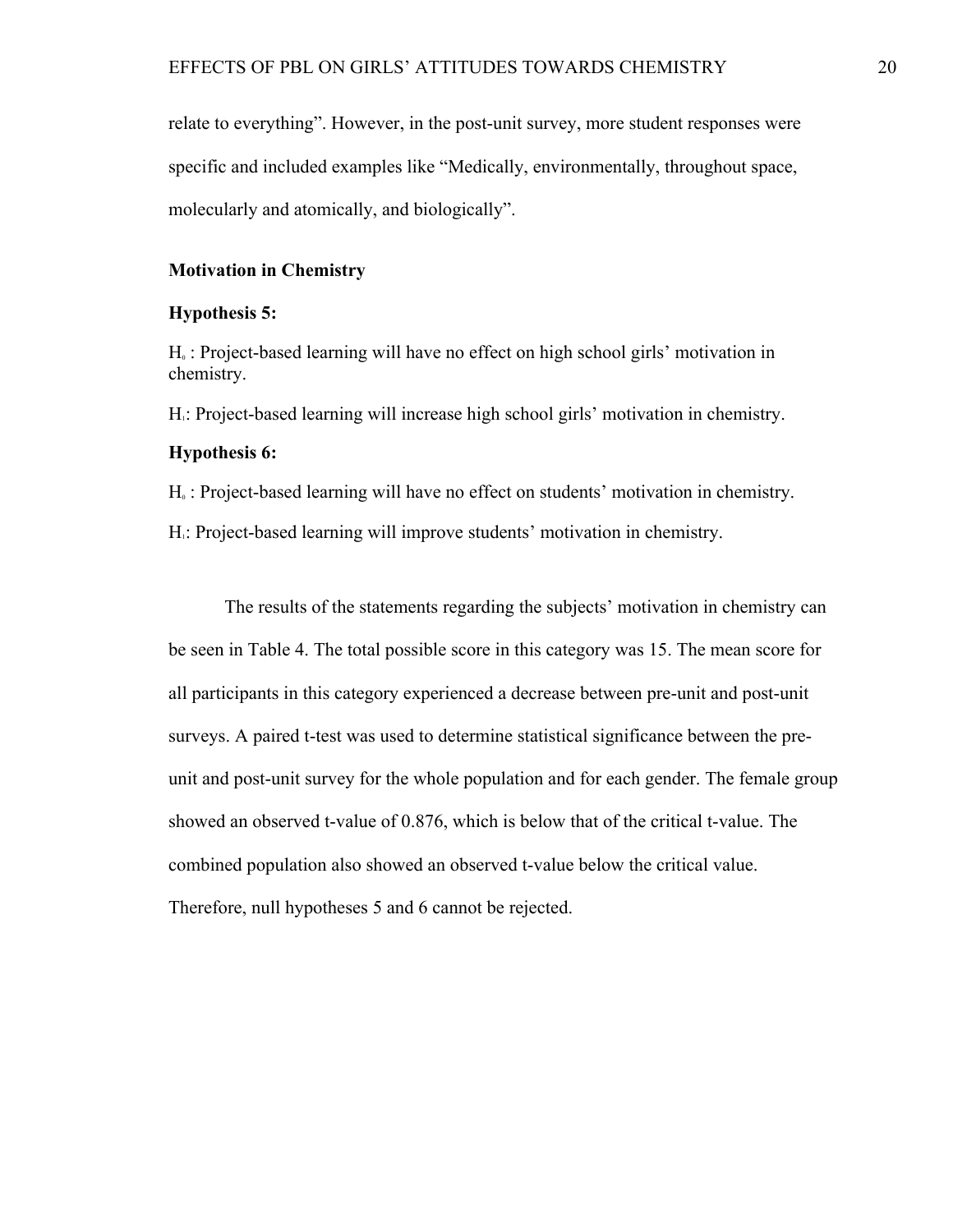| <b>Motivation in Chemistry -</b><br><b>Combined</b> |       | <b>Motivation in Chemistry -</b><br><b>Females</b> |       | <b>Motivation in Chemistry -</b><br><b>Males</b> |       |  |
|-----------------------------------------------------|-------|----------------------------------------------------|-------|--------------------------------------------------|-------|--|
| Difference                                          | 0.682 | <b>Difference</b>                                  | 0.769 | <b>Difference</b>                                | 0.556 |  |
| t (Observed value)                                  | 1.115 | t (Observed value)                                 | 0.876 | t (Observed value)                               | 0.652 |  |
| It (Critical value)                                 | 2.080 | It (Critical value)                                | 2.179 | It (Critical value)                              | 2.306 |  |
| DF                                                  | 21    | DF                                                 | 13    | DF                                               | 8     |  |
| p-value (Two-tailed)                                | 0.277 | p-value (Two-tailed)                               | 0.398 | p-value (Two-tailed)                             | 0.532 |  |
| alpha                                               | 0.05  | alpha                                              | 0.05  | alpha                                            | 0.05  |  |

Table 4 Motivation in Chemistry

Participants described their motivations and interests in the free-response questions at the end of the survey. 8 students indicated that their lack of motivation in chemistry stems from a high degree of difficulty or an inability to gain understanding. Participant 6617 stated "It is very confusing and it's hard to fully understand something if it doesn't seem interesting. Some parts of chemistry are fun but a lot aren't because they don't make sense". This participant showed a similar viewpoint upon completion of the project-based learning unit.

Many students also explained that chemistry was not interesting to them. Participant 7422 said "I honestly don't like chemistry because I just don't find it interesting" and 3 female students indicated that they found the biological sciences to be more interesting than chemistry.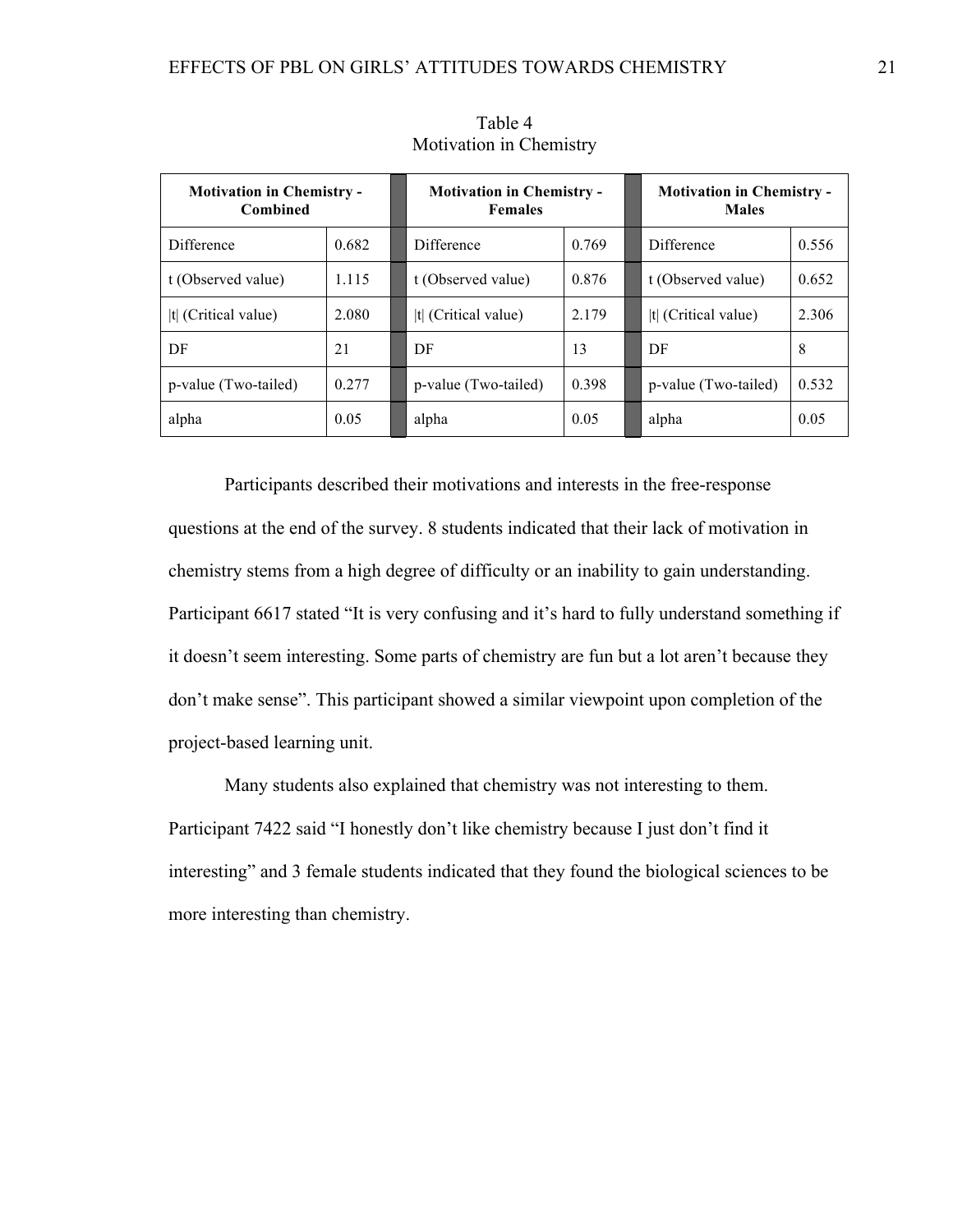#### **Attitude Towards Chemistry**

### **Hypothesis 7:**

 $H<sub>0</sub>$ : Project-based learning will have no effect on high school girls' attitudes towards chemistry.

H1: Project-based learning will increase high school girls' attitudes towards chemistry.

### **Hypothesis 8:**

H<sub>0</sub> : Project-based learning will have no effect on students' attitudes towards chemistry.

H1: Project-based learning will improve students' attitudes towards chemistry.

The results of the statements regarding the subjects' attitudes towards chemistry can be seen in Table 5. The total possible score in this category was 15. A paired t-test was used to determine statistical significance between the pre-unit and post-unit survey for the whole population and for each gender. The female group showed an observed tvalue of -0.485, which is below the critical value of 2.179. The combined population showed an observed t-value of -0.346, which is below the critical value of 2.080. Therefore, null hypotheses 7 and 8 cannot be rejected.

| Table 5 |                                    |
|---------|------------------------------------|
|         | <b>Attitudes Towards Chemistry</b> |

| <b>Attitude Towards Chemistry -</b><br><b>Combined</b> |          | <b>Attitude Towards Chemistry</b><br>- Females |          |  | <b>Attitude Towards Chemistry -</b><br><b>Males</b> |            |  |
|--------------------------------------------------------|----------|------------------------------------------------|----------|--|-----------------------------------------------------|------------|--|
| Difference                                             | $-0.091$ | Difference                                     | $-0.154$ |  | Difference                                          | $-8.7E-17$ |  |
| t (Observed value)                                     | $-0.346$ | t (Observed value)                             | $-0.485$ |  | t (Observed value)                                  | 0.000      |  |
| $ t $ (Critical value)                                 | 2.080    | $ t $ (Critical value)                         | 2 1 7 9  |  | $ t $ (Critical value)                              | 2.306      |  |
| DF                                                     | 21       | DF                                             | 13       |  | DF                                                  | 8          |  |
| p-value (Two-tailed)                                   | 0.732    | p-value (Two-tailed)                           | 0.636    |  | p-value (Two-tailed)                                | 1.000      |  |
| alpha                                                  | 0.05     | alpha                                          | 0.05     |  | alpha                                               | 0.05       |  |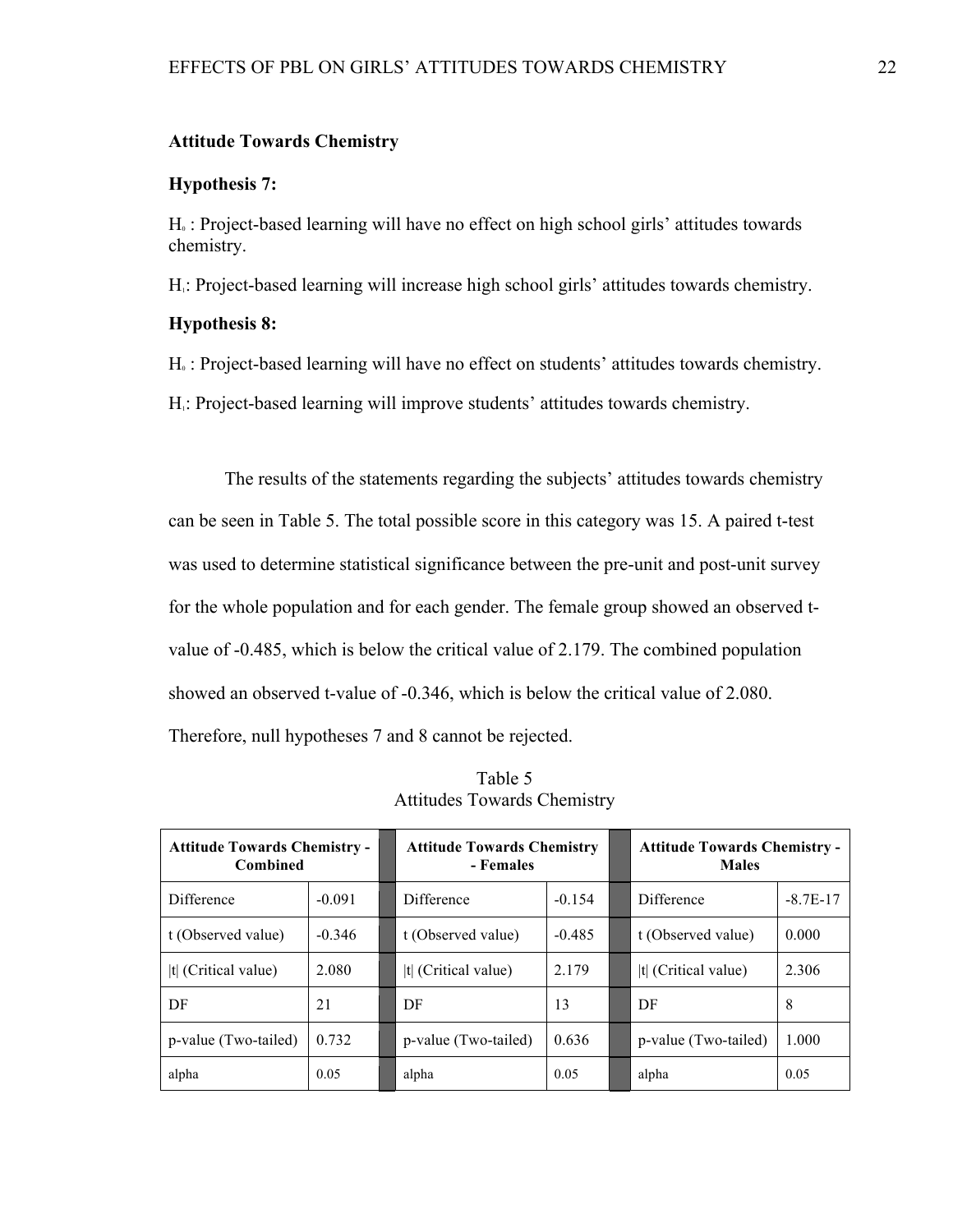Some participants expressed their attitudes towards chemistry in general, as well as their attitudes towards the project-based learning unit. In the post-unit survey, participant 9370 said "Labs and hand on activities are fun, [but] I don't enjoy taking lots of notes and doing some projects". In addition, multiple students described chemistry as "boring" in the pre-unit survey, with no distinguishable change in the post-unit survey.

#### **College and Career Plans in Chemistry**

#### **Hypothesis 9:**

 $H<sub>0</sub>$ : Project-based learning will have no effect on high school girls' desire to pursue college majors or careers in chemistry.

H1: Project-based learning will increase high school girls' desire to pursue college majors or careers in chemistry.

### **Hypothesis 10:**

 $H<sub>0</sub>$ : Project-based learning will have no effect on students' desire to pursue college majors or careers in chemistry.

H1: Project-based learning will improve students' desire to pursue college majors or careers in chemistry.

The results of the statements regarding the subjects' desire to pursue college majors or careers in chemistry can be seen in Table 6. The total possible score in this category was 10. The total population's mean scores increased from 7.14 to 8.32 between the pre-unit and post-unit survey. A paired t-test was used to determine statistical significance between the pre-unit and post-unit survey for the whole population and for each gender. The female group showed an observed t-value of -1.749, which is below the critical value of 2.179. However, the combined population showed an observed t-value of -2.108, which is above the critical t-value. Therefore, only null hypothesis 10 can be rejected.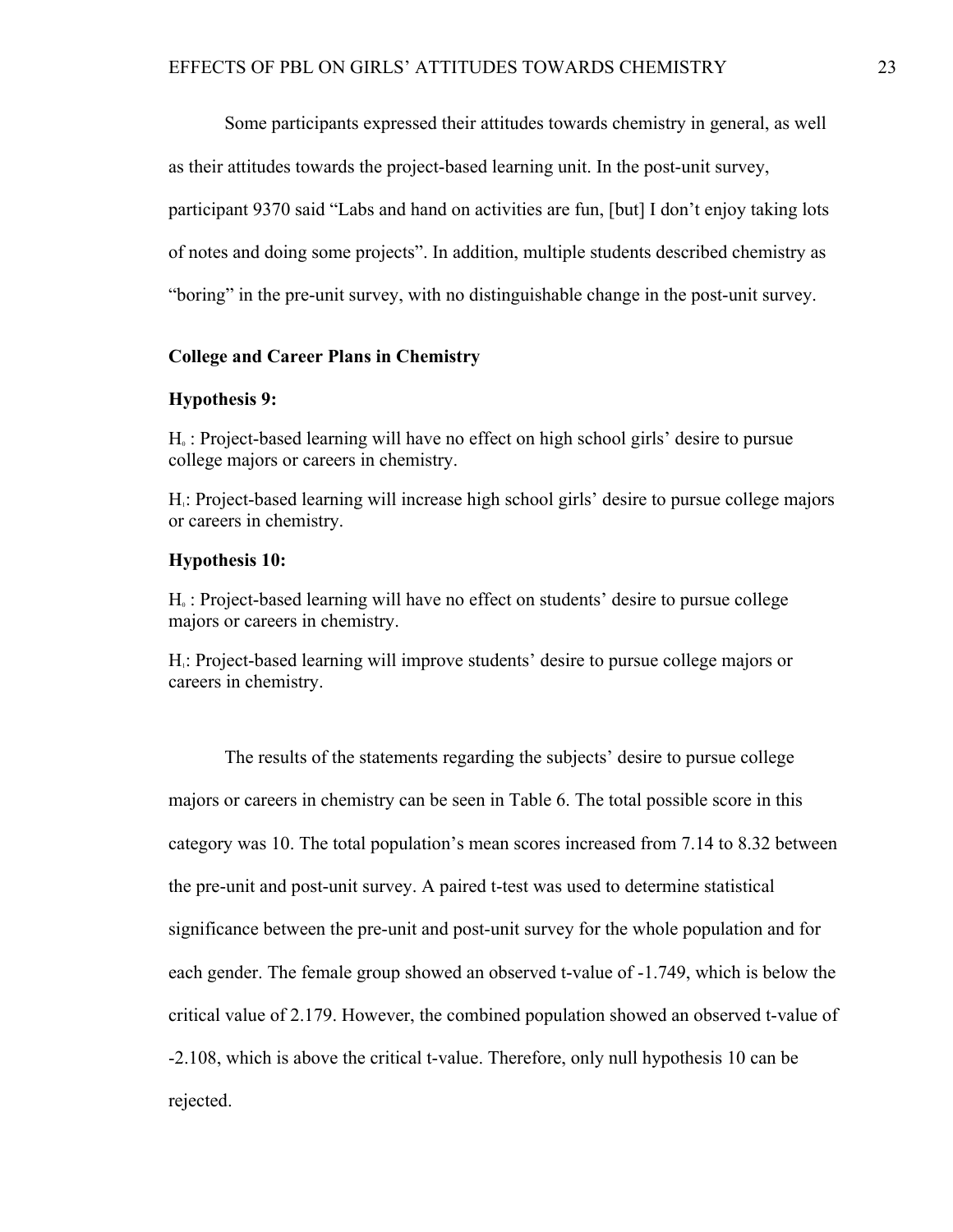| <b>College/Career Plans -</b><br><b>Combined</b> |          | College/Career Plans -<br><b>Females</b> |       | College/Career Plans -<br><b>Males</b> |          |  |
|--------------------------------------------------|----------|------------------------------------------|-------|----------------------------------------|----------|--|
| Difference                                       | $-1.182$ | Difference<br>$-1.143$                   |       | Difference                             | $-1.250$ |  |
| t (Observed value)                               | $-2.108$ | t (Observed value)<br>$-1.749$           |       | t (Observed value)                     | $-1.139$ |  |
| t  (Critical value)                              | 2.080    | t  $(Critical value)$                    | 2.160 | $ t $ (Critical value)                 | 2.365    |  |
| DF                                               | 21       | DF                                       | 13    | DF                                     | 8        |  |
| p-value (Two-tailed)                             | 0.047    | 0.104<br>p-value (Two-tailed)            |       | p-value (Two-tailed)                   | 0.292    |  |
| alpha                                            | 0.05     | alpha                                    | 0.05  | alpha                                  | 0.05     |  |

Table 6 College and Career Plans

# Chapter Summary

The total scores of the statements in each of the five categories on the survey were analyzed via paired t-test for the whole population, female participants, and male participants. The results showed that null hypotheses 4 and 10 could be rejected based on an observed t-value lower than that of the critical value. Hypotheses 1-3 and 5-9 could not be rejected, as the t-tests showed no statistical significance.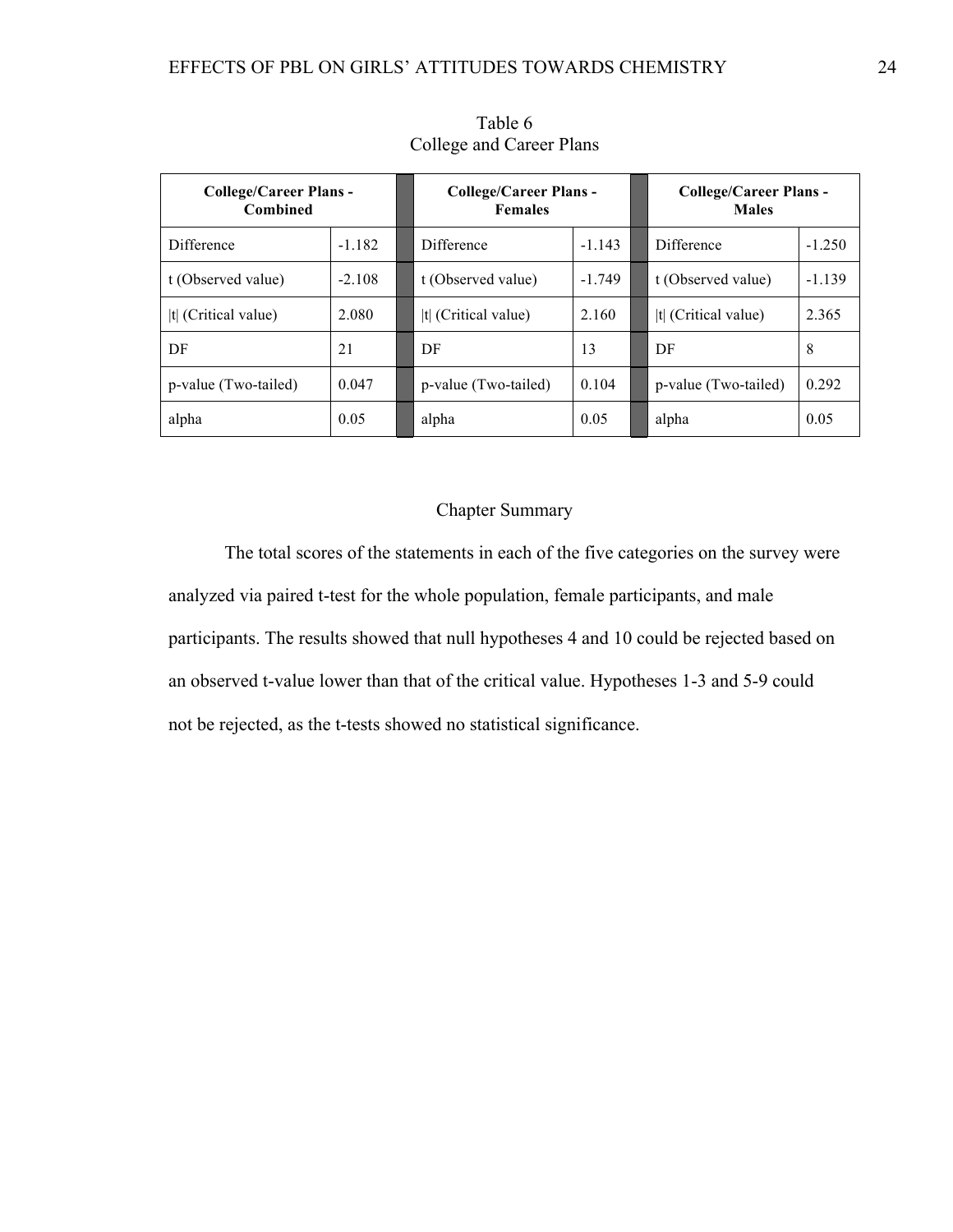#### **Chapter 5**

### **Discussion**

The purpose of the study was to examine how project-based learning affects the attitudes of high school girls toward chemistry. The study also served to examine the effects of project-based learning on the future plans of these female students, including intended college majors and careers.

#### **Conclusions**

*How does project-based learning affect high school girls' perceptions of the communal value of chemistry?*

Based on the pre-unit and post-unit survey results, the project-based learning unit did not change students' (male or female) perceptions of the communal value of chemistry. However, results showed that, as a whole, the population did experience an increase in their personal communal values over the course of the project-based learning unit. The participants were exposed to environmental and atmospheric chemistry, including ocean acidification, coral bleaching, climate change, and air pollution. Some of the issues discussed in class were new information to many of the students, possibly attributing to the increase in their concern for the world and their community. *How does project-based learning affect high school girls' motivation and attitudes toward chemistry?*

This study found no significant change in pre-unit and post-unit survey scores in the areas of motivation and attitude. In fact, some participants noted a decrease in their attitudes and motivation after the project-based learning unit, citing the subject's difficulty and their greater level of misunderstanding. The selection of the honors chemistry course over the general chemistry course may have contributed to this result.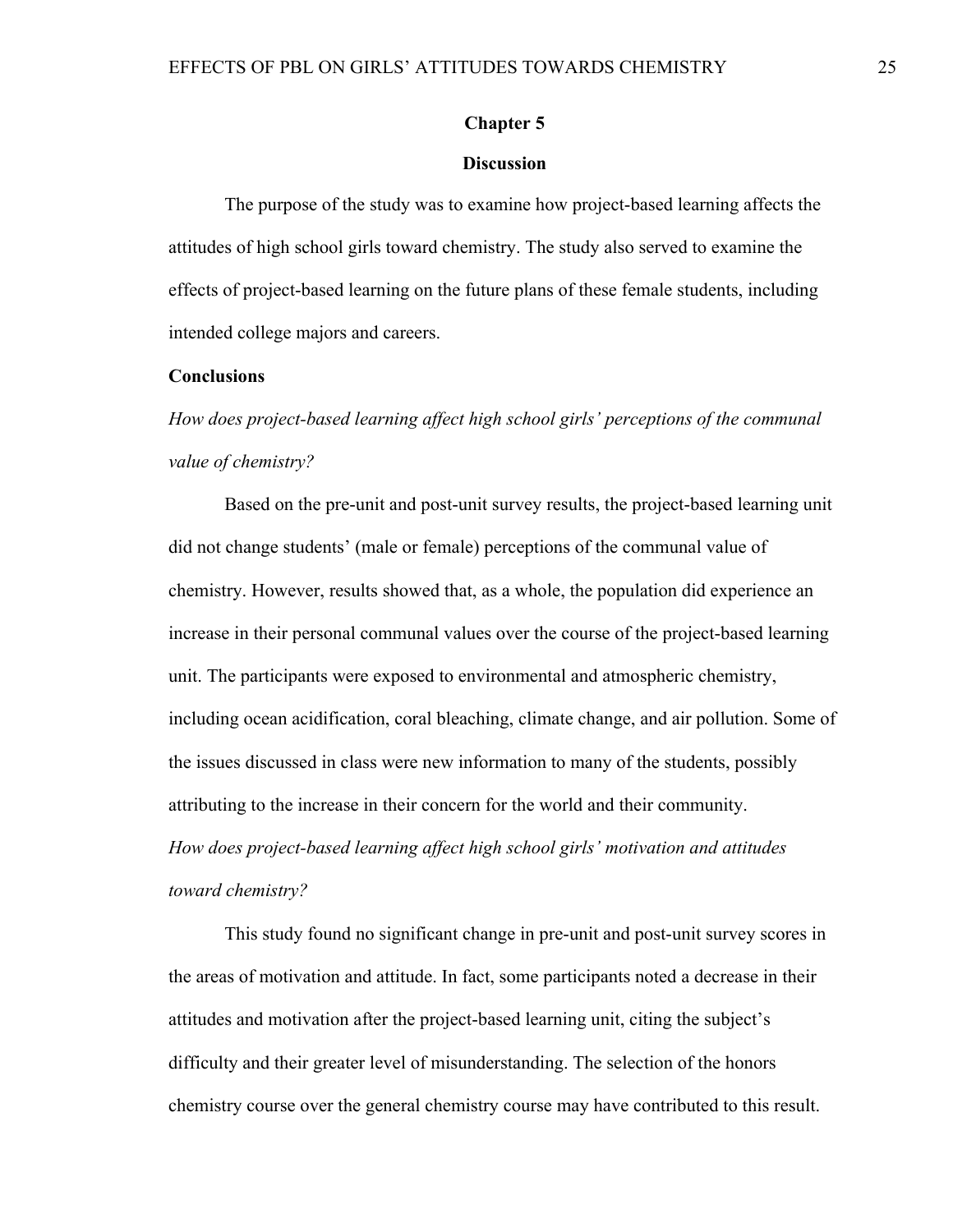Honors students typically have higher rates of autonomy and tend to be less socially oriented than non-honors students (Clark, 2000). The project-based learning curriculum requires collaborative work and discussion among groups, which may not be strengths of honors students.

*How does project-based learning affect high school girls' choice of college majors and careers?*

Between the beginning and end of the project-based learning unit, the female population alone and the male population alone did not experience a considerable increase in their desires to pursue chemistry in the future, either in college or career. However, the total population did show a significant increase in this area, with a mean score increase of 1.18. 33% of participants indicated an increase in their desire to pursue chemistry in the future.

#### **Recommendations and Limitations**

Population size was a major limitation of this research. With only 21 participants in the study, the results may be unreliable. While the number of returned permission slips was over twice as many, student absences on survey days and voluntary participant drop out may have been responsible for the lower number of participants. If this study is duplicated in the future, it would be recommended to begin with a larger population of students from a variety of classrooms, backgrounds, and levels. In addition, some participants mentioned that they could not remember which phone number they used for their participant code. It is also recommended that the survey proctor keep records of participant codes and absences.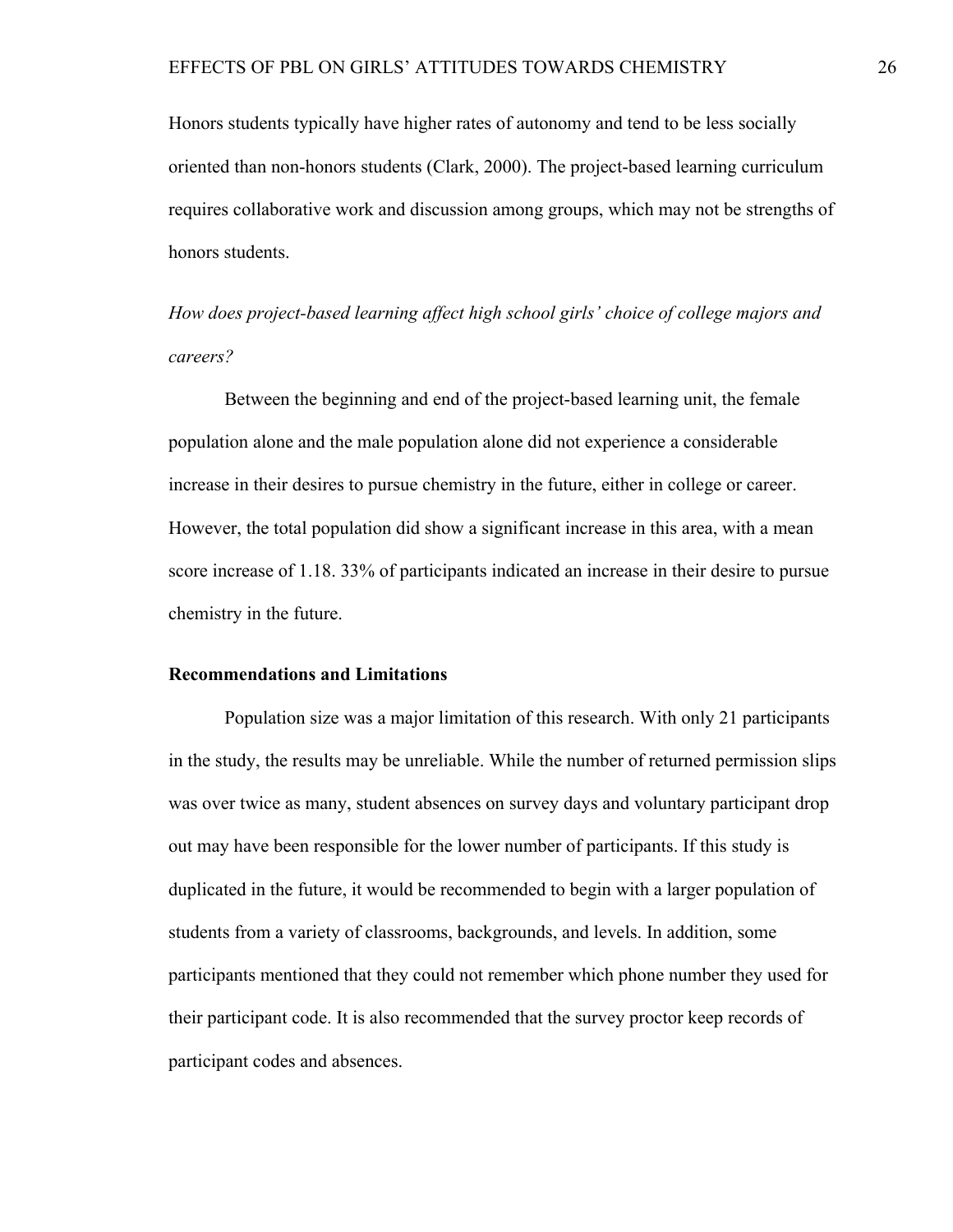At the time of this study, the project-based learning curriculum and textbook was only approved for honors-level chemistry as a pilot curriculum. The difficulty with this is that honors students often prefer the "sit and get" style of learning, as some participants had noted, even though honors students have greater higher-level thinking abilities and more self-efficacy (Moore, 1994). The project-based learning curriculum required students to learn information through exploration, and that can be difficult or frustrating for students who would prefer to be given the necessary information. Some participants even expressed a dislike for projects by the end of the unit, implying that they would prefer a written exam. For future studies, it would be beneficial to include a mix of abilities, including honors, general, and even special education chemistry courses.

The "Air" unit was specifically chosen for this research because it was believed that it would offer and introduce students to the most communal value. This, however, was an issue because the "Air" unit did not begin until second semester, and the participants had already experienced a project-based learning unit: "Materials". In this previous unit, the culminating project required students to make an educated decision about the future of the dollar bill and dollar coin, giving them early access to the environmental implications of chemistry. In addition, this research was completed over the course of only 3 months. For future studies, an entire school year should be utilized to give students the most exposure to the communal values of chemistry and allow students to become more accustomed to the project-based learning style.

### **Implications**

Oftentimes, school districts and the teachers within them become so focused on standardized test scores and student academic achievement that they neglect the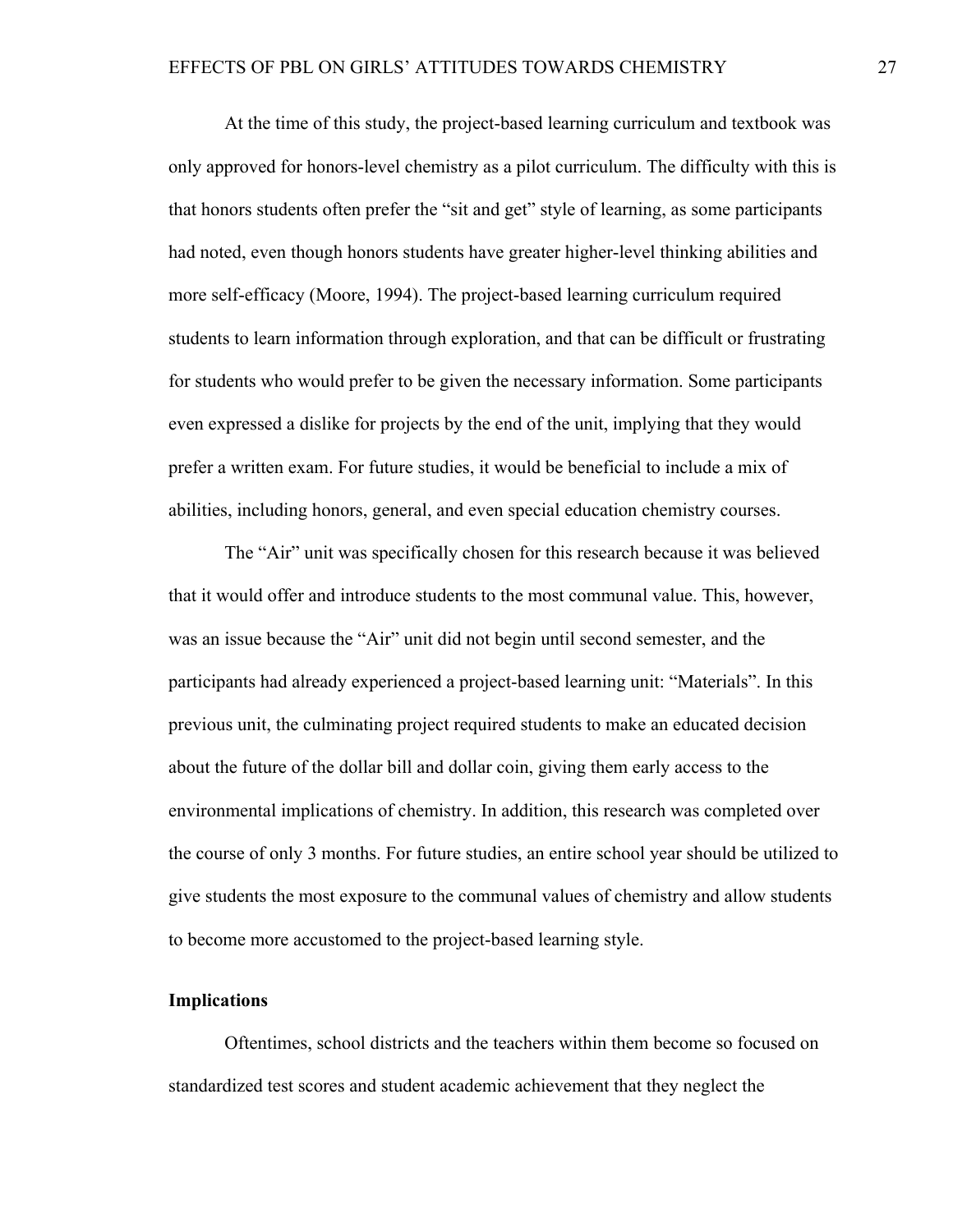development of the whole child. This research shows that pedagogy can help to shape the values of students and their opinions of the world around them which, in turn, can help to guide students on the path to becoming productive members of society. Students completed their air-quality investigations with a new sense of appreciation and concern for the world around them.

In addition, the outcomes of this research will help high school teachers and counselors understand how to better expose students to the possibilities of new careers, especially in STEM subjects. The participants' new awareness of chemistry and experience applying chemistry to the world around them opened their eyes to new career possibilities in chemistry and related sciences. Project-based learning allows students to essentially immerse themselves in possible careers, which may lead to new opportunities for their futures.

#### Chapter Summary

Project-based learning in chemistry showed an increase in students' personal communal values and their desire to pursue chemistry in the future. However, it did not have an effect on student attitudes towards or motivation in chemistry. Possible limitations of this study were small population size, lack of diversity in academic achievement levels, and time. If this study were to be performed again in the future, the researcher should use a larger, more diverse population and increase the time frame of the study. A major implication of this study is that project-based learning may have an effect on the development of future members of society.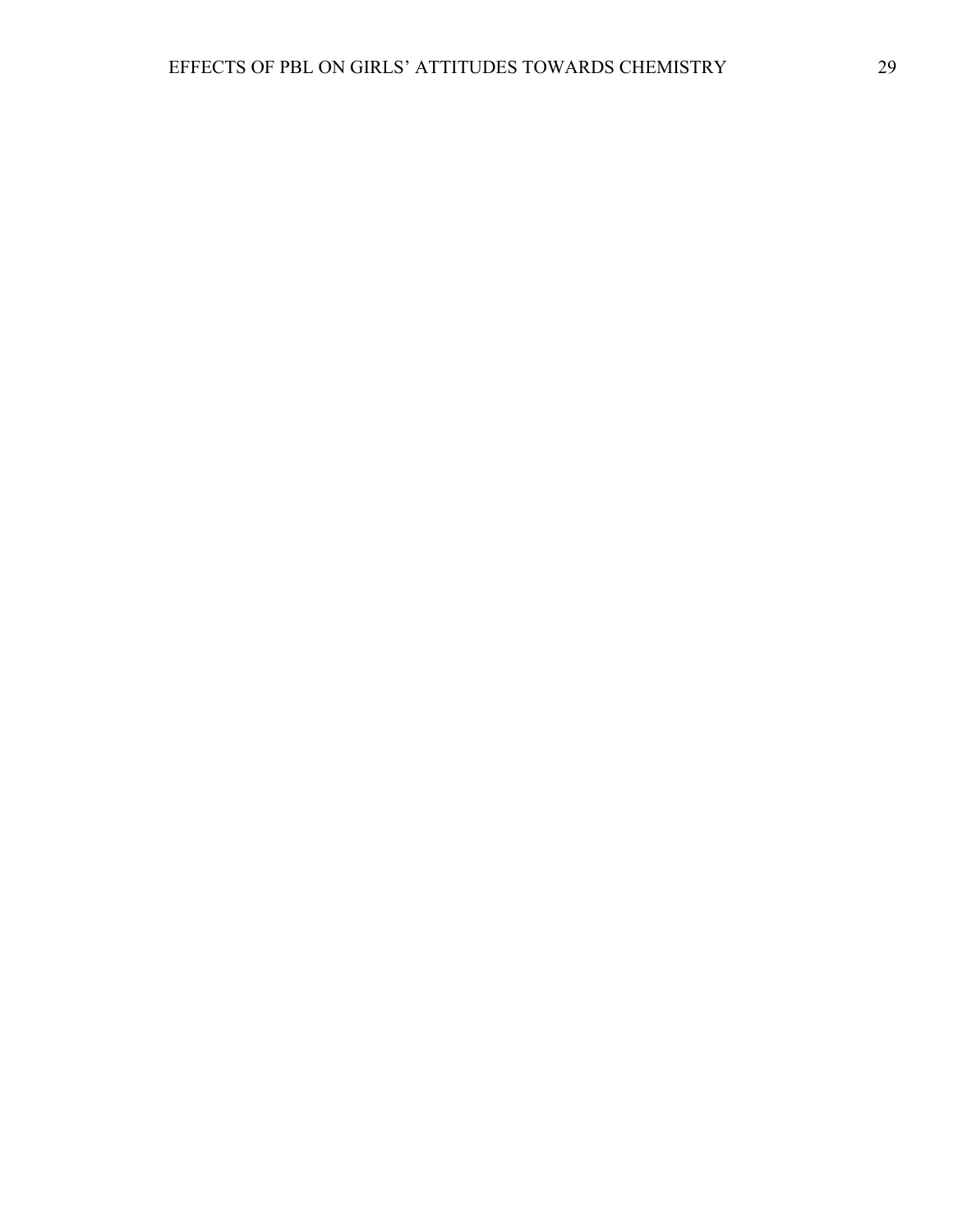### **References**

- About the Next Generation Science Standards. (n.d.). Retrieved from https://ngss.nsta.org/About.aspx
- Bandura, Albert (1982). "Self-efficacy mechanism in human agency". American Psychologist. 37 (2): 122–147. doi:10.1037/0003-066X.37.2.122
- Bell, S. (2010). Project-based learning for the 21st century: Skills for the future. The Clearing House, 83(2), 39-43.
- Brown, E. R., Smith, J. L., Thoman, D. B., Allen, J. M., & Muragishi, G. (2015). From bench to bedside: A communal utility value intervention to enhance students' biomedical science motivation. Journal of Educational Psychology, 107(4), 1116.
- Cadinu, M., Maass, A., Rosabianca, A., & Kiesner, J. (2005). Why do women underperform under stereotype threat? Evidence for the role of negative thinking. Psychological science, 16(7), 572-578.
- Clark, L. (2000). A review of the research on personality characteristics of academically talented college students. Teaching and learning in honors, 7-20.
- Colvin, W., Lyden, S., & León de la Barra, B. A. (2012). Attracting girls to civil engineering through hands-on activities that reveal the communal goals and values of the profession. Leadership and Management in Engineering, 13(1), 35-41.
- Diekman, A. B., Brown, E. R., Johnston, A. M., & Clark, E. K. (2010). Seeking congruity between goals and roles: A new look at why women opt out of science, technology, engineering, and mathematics careers. Psychological Science, 21(8), 1051-1057.
- Diekman, A. B., & Goodfriend, W. (2006). Rolling with the changes: A role congruity perspective on gender norms. Psychology of Women Quarterly, 30(4), 369-383.
- Eagly, A., and A. Diekman. "Of men, women and motivation: A role congruity account." Institute for Policy Research, Northwestern University, Working Paper Series (2004).
- Fensham, P. J., Gunstone, R. F., & White, R. T. (Eds.). (2013). The content of science: A constructivist approach to its teaching and learning. Routledge.
- Flicker, Eva. "Between Brains and Breasts— Women Scientists in Fiction Film: On the Marginalization and Sexualization of Scientific Competence." Public Understanding of Science 12 (2003): 307–18. Print.
- Grant, M. M. (2011). Learning, beliefs, and products: students' perspectives with project-based learning. Interdisciplinary Journal of Problem-based Learning, 5(2), 6.
- Hardin, E. E., & Longhurst, M. O. (2016). Understanding the gender gap: Social cognitive changes during an introductory stem course. Journal of counseling psychology, 63(2), 233.
- Hugerat, M. (2016). How teaching science using project-based learning strategies affects the classroom learning environment. Learning Environments Research, 19(3), 383-395.
- Kost, L. E., Pollock, S. J., & Finkelstein, N. D. (2009). Characterizing the gender gap in introductory physics. Physical Review Special Topics-Physics Education Research, 5(1), 010101.
- Legewie, J., & DiPrete, T. A. (2012). High school environments, STEM orientations, and the gender gap in science and engineering degrees.
- Levine, M., & DiScenza, D. J. (2018). Sweet, Sweet Science: Addressing the Gender Gap in STEM Disciplines through a One-Day High School Program in Sugar Chemistry. Journal of Chemical Education.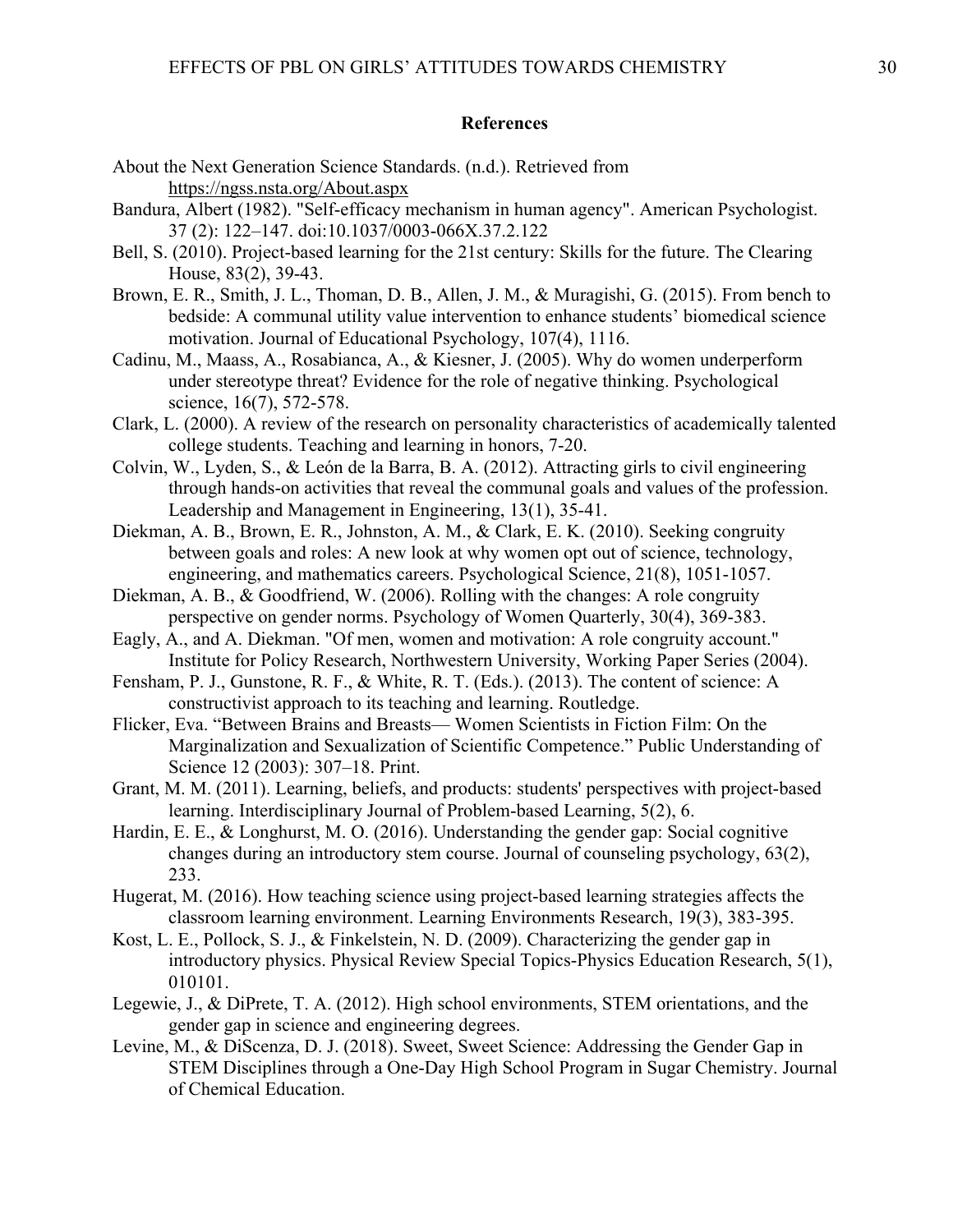- Levine, M., Serio, N., Radaram, B., Chaudhuri, S., & Talbert, W. (2015). Addressing the STEM gender gap by designing and implementing an educational outreach chemistry camp for middle school girls. Journal of Chemical Education, 92(10), 1639-1644.
- MacMath, S., Sivia, A., & Britton, V. (2017). Teacher Perceptions of Project Based Learning in the Secondary Classroom. Alberta Journal of Educational Research, 63(2).
- Martin-Hansen, L. (2002). Defining Inquiry. Retrieved from https://www.nsta.org/publications/news/story.aspx?id=46515
- McIntosh, H. (2014). Representations of Female Scientists in The Big Bang Theory. Journal of Popular Film and Television, 42(4), 195-204.
- Monosson, E. (Ed.). (2008). Motherhood, the elephant in the laboratory: Women scientists speak out. Cornell University Press.
- Moore, R. (2007). Course performance, locus of control, and academic motivation among developmental education students. Research and Teaching in Developmental Education, 46-62.
- Nation, M. L. (2008). Project-based learning for sustainable development. Journal of Geography, 107(3), 102-111.
- National Science Foundation. (2017). Women, minorities, and persons with disabilities in science and engineering: 2017 (Special Report NSF 17–310). Arlington, VA: National Science Foundation. Retrieved from www.nsf.gov/statistics/wmpd/
- Oliver, M. C., Woods-McConney, A., Maor, D., & McConney, A. (2017). Female senior secondary physics students' engagement in science: a qualitative study of constructive influences. International Journal of STEM Education, 4(1), 4. Pass, S. (2004). Parallel paths to constructivism: Jean Piaget and Lev Vygotsky. IAP.
- Patall, E. A., Steingut, R. R., Freeman, J. L., Pituch, K. A., & Vasquez, A. C. Gender disparities
	- in students' motivational experiences in high school science classrooms. Science Education.
- Prince, M.J. & Felder, R.M. (2006). Inductive teaching and learning models: Definitions, comparisons and research bases. Journal of Engineering Education, 95(2), 123-138.
- Riegle-Crumb, C., King, B., Grodsky, E., & Muller, C. (2012). The more things change, the more they stay the same? Prior achievement fails to explain gender inequality in entry into STEM college majors over time. American Educational Research Journal, 49(6), 1048-1073.
- Robinson, C. V. (2011). Women in science: In pursuit of female chemists. Nature, 476(7360), 273.
- Smith, J. L., Brown, E. R., Thoman, D. B., & Deemer, E. D. (2015). Losing its expected communal value: how stereotype threat undermines women's identity as research scientists. Social Psychology of Education, 18(3), 443-466.
- Stout, J. G., Grunberg, V. A., & Ito, T. A. (2016). Gender roles and stereotypes about science careers help explain women and men's science pursuits. Sex Roles, 75(9-10), 490-499.
- Sunny, C. E., Taasoobshirazi, G., Clark, L., & Marchand, G. (2017). Stereotype threat and gender differences in chemistry. Instructional Science, 45(2), 157-175.
- Tellhed, U., Bäckström, M., & Björklund, F. (2018). The role of ability beliefs and agentic vs. communal career goals in adolescents' first educational choice. What explains the degree of gender-balance?. Journal of Vocational Behavior, 104, 1-13.
- Trapnell, P. D., & Paulhus, D. L. (2012). Agentic and communal values: Their scope and measurement. Journal of personality assessment, 94(1), 39-52.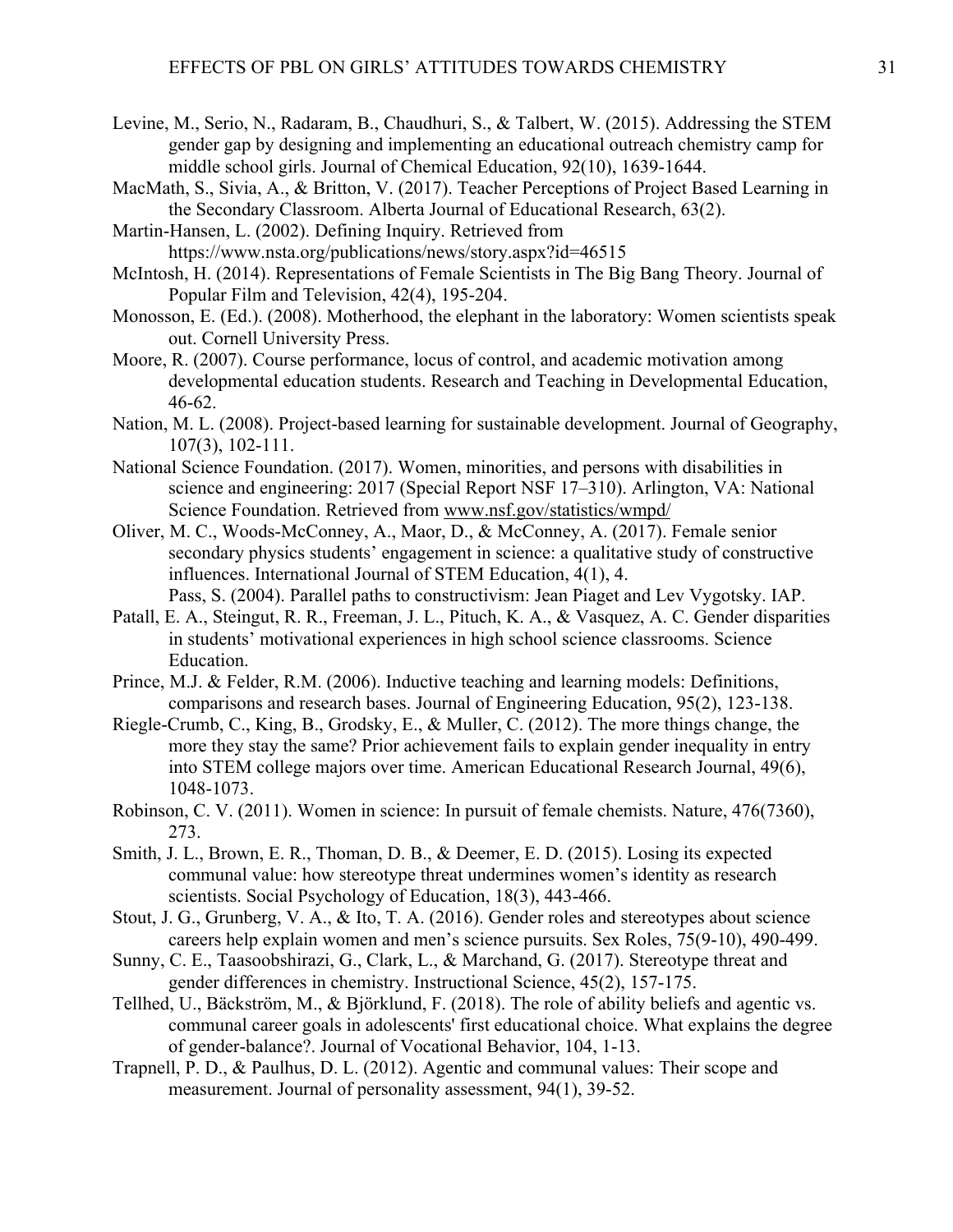Wang, M.-T., & Degol, J. (2013). Motivational pathways to STEM career choices: Using expectancy–value perspective to understand individual and gender differences in STEM fields. Developmental Review, 33(4), 304–340. https://doi.org/10.1016/j.dr.2013.08.001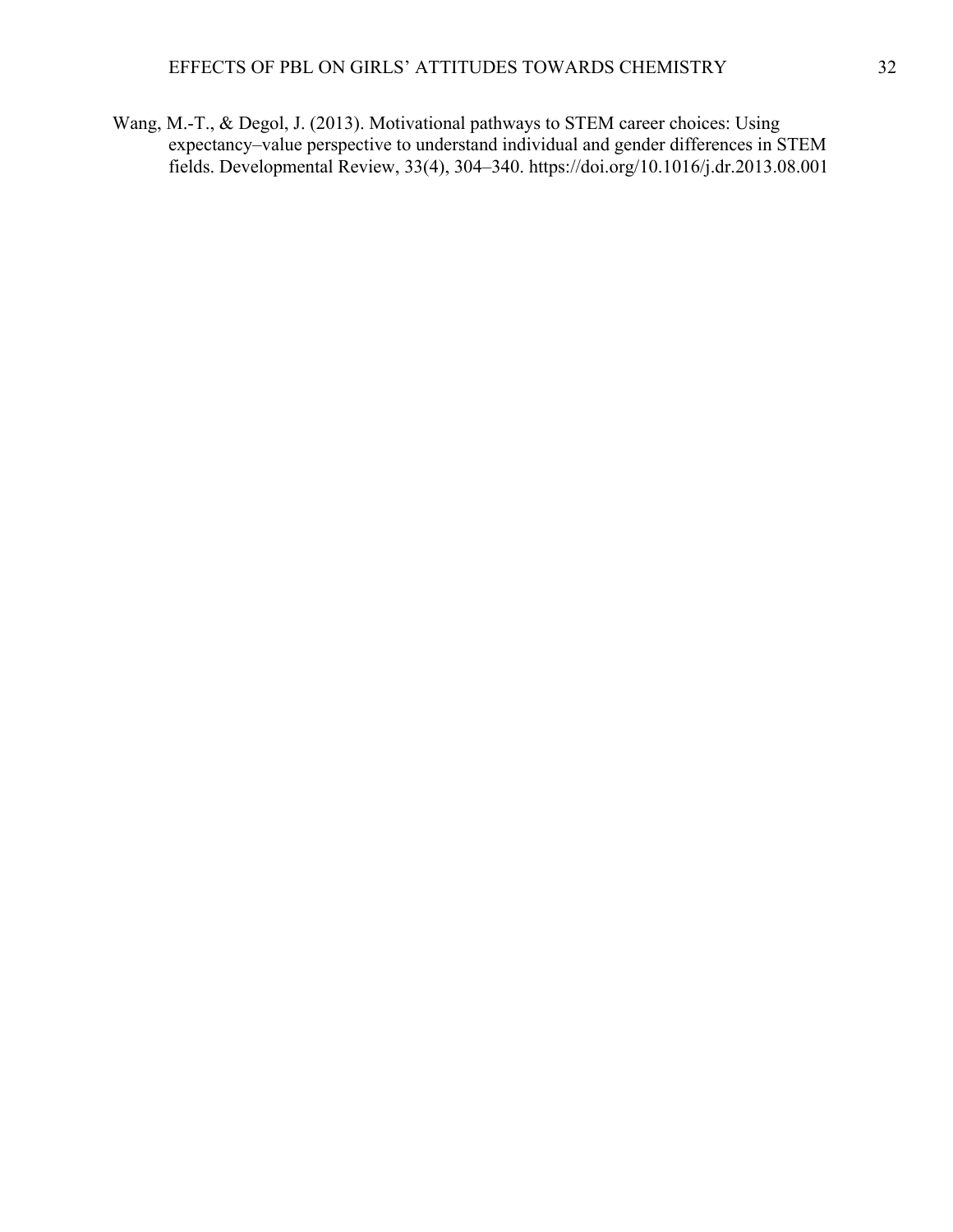# **Appendix A**

# **Chemistry Attitude Survey**

What is your gender?

What is your 4 digit participant code?

|                                                                                                         | $1 -$<br><b>Strongly</b><br><b>Disagree</b> | $2 -$<br><b>Disagree</b> | 3 - Neither agree<br>nor disagree | $4 -$<br>Agree          | $5 -$<br><b>Strongly</b><br>Agree |
|---------------------------------------------------------------------------------------------------------|---------------------------------------------|--------------------------|-----------------------------------|-------------------------|-----------------------------------|
| The state of the environment matters.                                                                   | $\mathbf{1}$                                | $\overline{2}$           | 3                                 | $\overline{\mathbf{4}}$ | 5                                 |
| The state of the community matters.                                                                     | 1                                           | $\overline{2}$           | 3                                 | $\overline{\mathbf{4}}$ | 5                                 |
| Chemistry is of great importance to the world.                                                          | $\mathbf{1}$                                | $\mathbf{2}$             | 3                                 | $\overline{\mathbf{4}}$ | 5                                 |
| Chemistry is boring.                                                                                    | 1                                           | $\overline{2}$           | 3                                 | 4                       | 5                                 |
| The only reason I am taking chemistry is<br>because I have to; I would not take chemistry<br>otherwise. | $\mathbf{1}$                                | $\overline{2}$           | 3                                 | $\overline{\mathbf{4}}$ | 5                                 |
| During chemistry class, I am usually<br>interested.                                                     | $\mathbf{1}$                                | $\overline{2}$           | 3                                 | $\overline{\mathbf{4}}$ | 5                                 |
| Chemistry is fascinating and fun.                                                                       | 1                                           | $\overline{2}$           | 3                                 | $\overline{\mathbf{4}}$ | 5                                 |
| I have a real desire to learn chemistry.                                                                | $\mathbf{1}$                                | $\overline{2}$           | 3                                 | $\overline{\mathbf{4}}$ | 5                                 |
| I would like to learn more about chemistry.                                                             | $\mathbf{1}$                                | $\overline{2}$           | 3                                 | $\overline{\mathbf{4}}$ | 5                                 |
| I would be most happy in a career in which I<br>can help people.                                        | $\mathbf{1}$                                | $\overline{2}$           | 3                                 | 4                       | 5                                 |
| I would be most happy in a career in which I<br>have personal and financial success.                    | $\mathbf{1}$                                | $\overline{2}$           | 3                                 | $\overline{\mathbf{4}}$ | 5                                 |
| A career in chemistry would give me an<br>opportunity to make a difference in the world.                | $\mathbf{1}$                                | $\mathbf{2}$             | 3                                 | $\overline{\mathbf{4}}$ | 5                                 |
| Chemistry can solve real-world problems.                                                                | $\mathbf{1}$                                | $\overline{2}$           | $\overline{\mathbf{3}}$           | $\overline{\mathbf{4}}$ | 5                                 |
| Chemistry makes a substantial difference in<br>how we live.                                             | $\mathbf{1}$                                | $\overline{2}$           | 3                                 | 4                       | 5                                 |
| I am interested in pursuing a career in<br>chemistry in the future.                                     | $\mathbf{1}$                                | $\overline{2}$           | 3                                 | $\overline{\mathbf{4}}$ | 5                                 |
| I am interested in studying chemistry further<br>in college.                                            | $\mathbf{1}$                                | $\overline{2}$           | 3                                 | $\overline{\mathbf{4}}$ | 5                                 |
| I am excited to take chemistry courses in<br>college.                                                   | $\mathbf{1}$                                | $\overline{2}$           | 3                                 | $\overline{\mathbf{4}}$ | 5                                 |

How would you describe your current feelings towards chemistry?

Describe the ways, if any, that you believe chemistry impacts the world.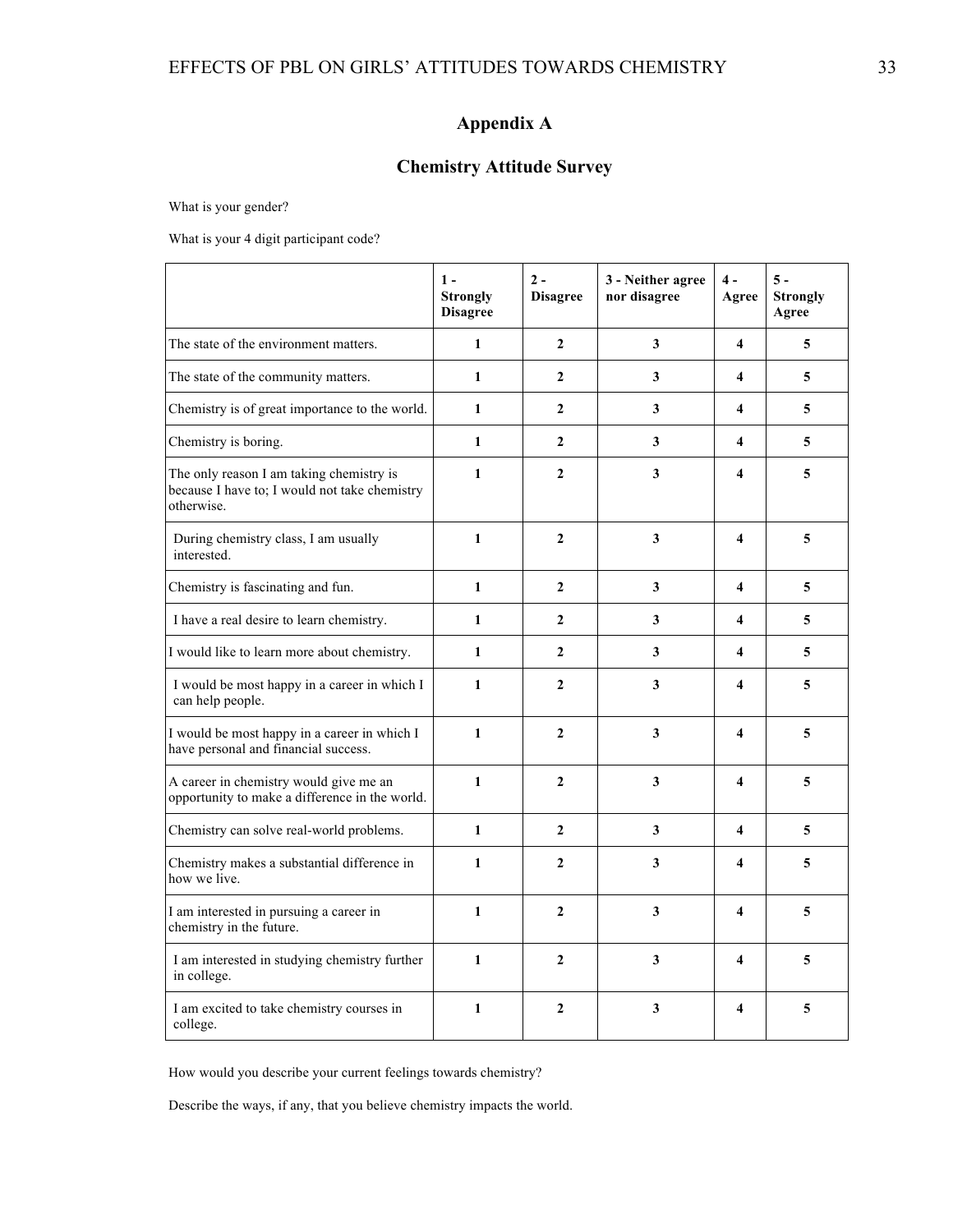# **Appendix B**

## **Principal Consent Form**

**Project Title:** The Effect of Project-Based Learning on High School Girls' Attitudes Towards **Chemistry** 

**Advisor:** Patricia Rieman, Education **Co-Investigator(s):** Christina Schaefer

#### WHAT IS THE PURPOSE OF THIS STUDY?

Your school is being invited to take part in a research study designed to determine if Project-Based Learning has an effect on student attitudes towards chemistry, perceived communal value of chemistry, and future college and career plans. Data of male and female students will be necessary for comparison. Project-Based Learning is a classroom method in which students are presented with a problem or question at the beginning of a unit of study. Then, students learn the content required to solve the problem, as they work on it along the way. Each unit is culminated with the completion of a project that solves the problem or answers the question. This study will be used to complete the requirements of the Master of Education program at Carthage College with the possibility of utilizing the anonymous results for publication and presentation. We have selected this area of study to address the gender gap in STEM fields beyond high school. 

#### WHAT WILL HAPPEN DURING THIS STUDY AND HOW LONG WILL IT TAKE?

Students will be asked to anonymously complete a digital pre and post survey to determine their attitudes towards chemistry before and after a classroom unit of study. Students will not be asked questions by or influenced in any way by the researchers. The observation and surveys will take place in the classroom under the supervision of an uninvolved teacher. This study will last approximately eight weeks (the length of the unit).

#### CONFIDENTIALITY/ANONYMITY

The information provided during this research study will be kept anonymous to the extent permitted by law. To help protect anonymity, student participants will be using a code in lieu of their name on all surveys. Names will not be associated with the coded numbers, so the researchers will not be able to identify participants. All surveys and data collected from the surveys will be stored in a password-protected document. Only the researchers will have access to this document.

#### DO PARTICIPANTS HAVE A CHOICE TO BE IN THE STUDY?

Students will not lose any benefits or rights they would normally have if they choose not to volunteer. They can stop at any time during the study and still keep the benefits and rights they had before volunteering. They will not be treated differently if they decide to stop taking part in the study. They are free to skip any questions that they would prefer not to answer.

 $\mathcal{L}_\mathcal{L} = \mathcal{L}_\mathcal{L}$ 

 $\mathcal{L}_\mathcal{L} = \mathcal{L}_\mathcal{L}$ 

#### **Principal/Administrator's Approval:**

The project described above is within the usual educational procedures of this school district.

I give my approval to the Student Investigators listed above to conduct this project.

Principal/Administrator's Signature Date Date Date Date Date

School District School District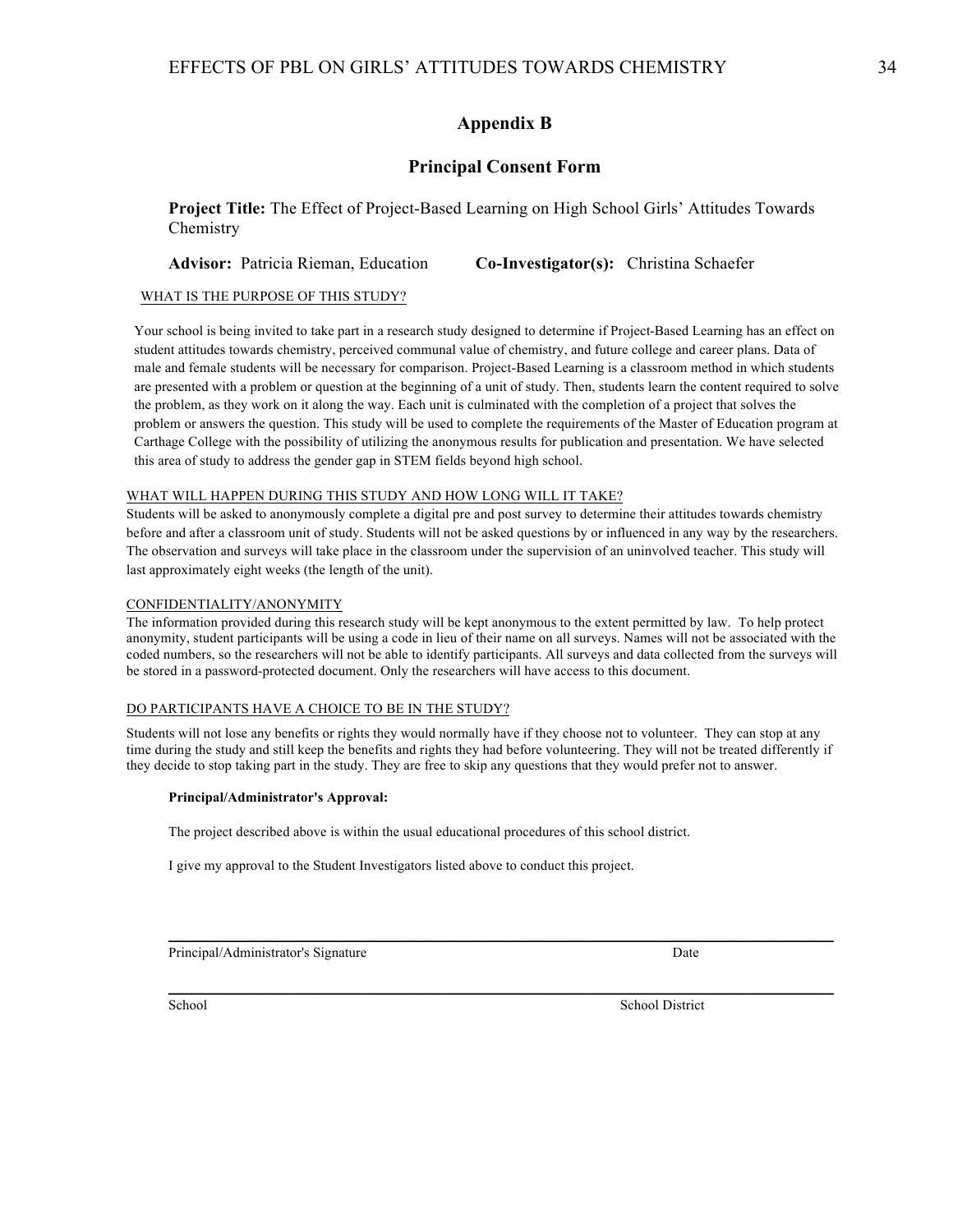#### **Appendix C**

#### **Parent/Student Informed Consent**

**Project Title:** The Effect of Project-Based Learning on High School Girls' Attitudes Towards **Chemistry** 

#### **Dear Participant:**

You are being asked to participate in a research study through the Department of Education at Carthage College by Patricia Rieman, PhD. The researchers are required to receive your informed consent before you participate in this project.

Your participation in research is voluntary. If you choose not to participate, there are no penalties or loss of benefits or services to which you are otherwise entitled. You may withdraw or be withdrawn from the study at any time without penalty and without loss of benefits.

A basic description of the project is written below. Please read the explanation below and discuss it with the researchers. We encourage you to ask questions to help you understand the project at any time during the experiment. After any questions you may have are answered and you decide to participate in the research, please sign on the last page of this form in the presence of the person who explained the project to you. A copy of this form will be given to you to keep.

#### **1. PROJECT PURPOSE:**

The purpose of this research study is to determine the effect that project-based learning has on student attitudes towards chemistry, perceived communal value of chemistry, and future college and career plans. This study will be used to complete the requirements of the Master of Education program at Carthage College with the possibility of utilizing the anonymous results for publication and presentation.

#### **2. EXPLANATION OF PROCEDURES:**

As a participant in this study, you will be asked to anonymously complete a pre and post survey to determine your attitudes, motivations, and future plans in chemistry before and after a classroom unit of study. The survey will be distributed in electronic form. You will not be asked questions that may reveal your identity or influence you in any. The completion of the surveys will take place in the classroom under the supervision of an adult who is not involved in the research study. If you agree to take part in this study, your involvement will last approximately eight weeks (the length of the unit), and you can expect to spend about 20 minutes on active participation (survey completion).